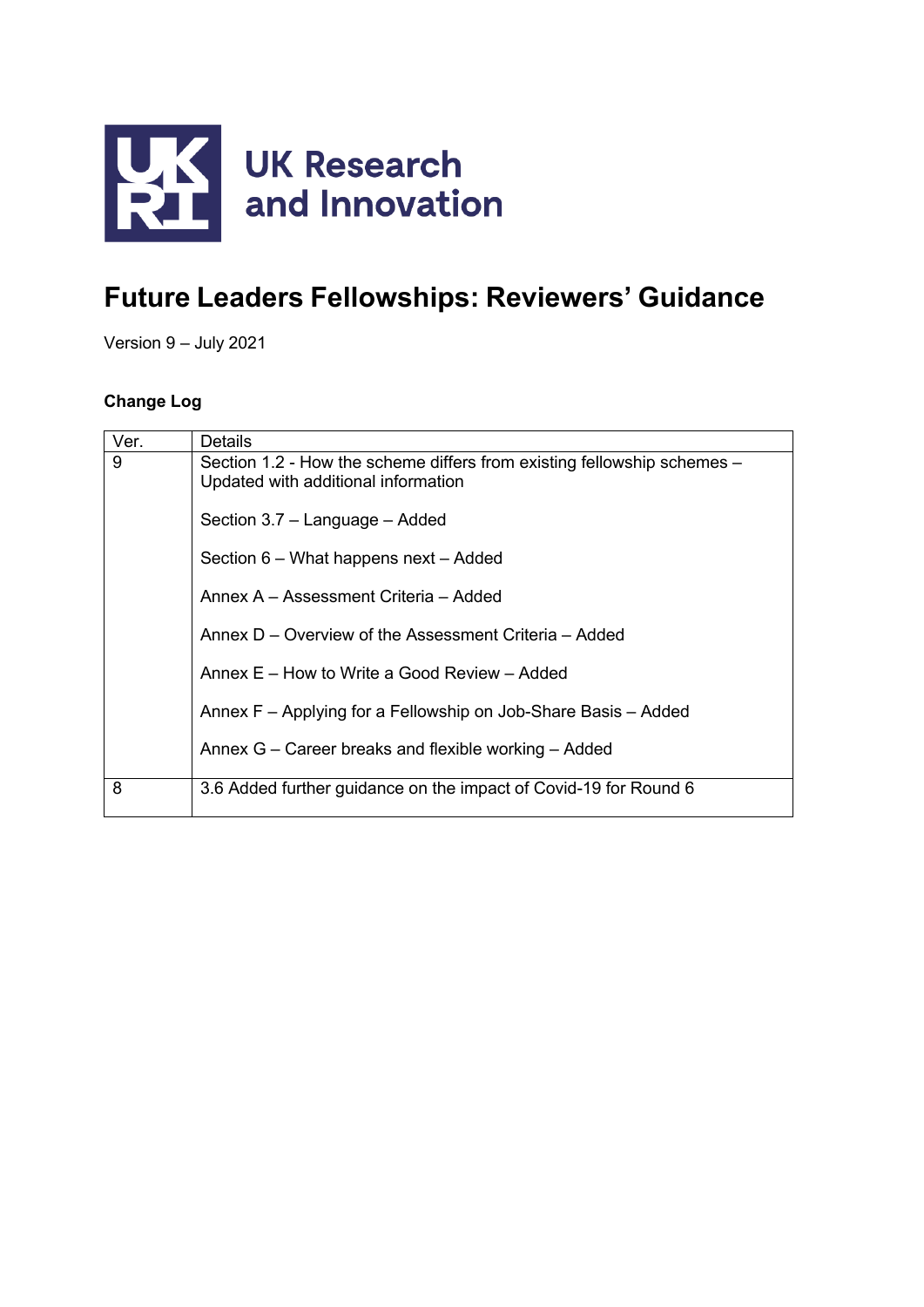# Contents

| 2.                           |           |  |
|------------------------------|-----------|--|
|                              |           |  |
|                              |           |  |
|                              |           |  |
|                              |           |  |
| 3.                           |           |  |
|                              |           |  |
|                              |           |  |
|                              |           |  |
|                              |           |  |
|                              |           |  |
|                              |           |  |
|                              |           |  |
|                              |           |  |
|                              |           |  |
|                              |           |  |
|                              |           |  |
|                              |           |  |
|                              |           |  |
|                              |           |  |
|                              |           |  |
|                              |           |  |
|                              |           |  |
| 5 <sub>1</sub><br>Timescales | $\sim$ 12 |  |
| 6.                           |           |  |
| 7.                           |           |  |
| Annex A                      |           |  |
| Annex B                      |           |  |
| Annex C                      |           |  |
| Annex D                      |           |  |
| Annex E                      |           |  |
| Annex F                      |           |  |
| Annex G                      |           |  |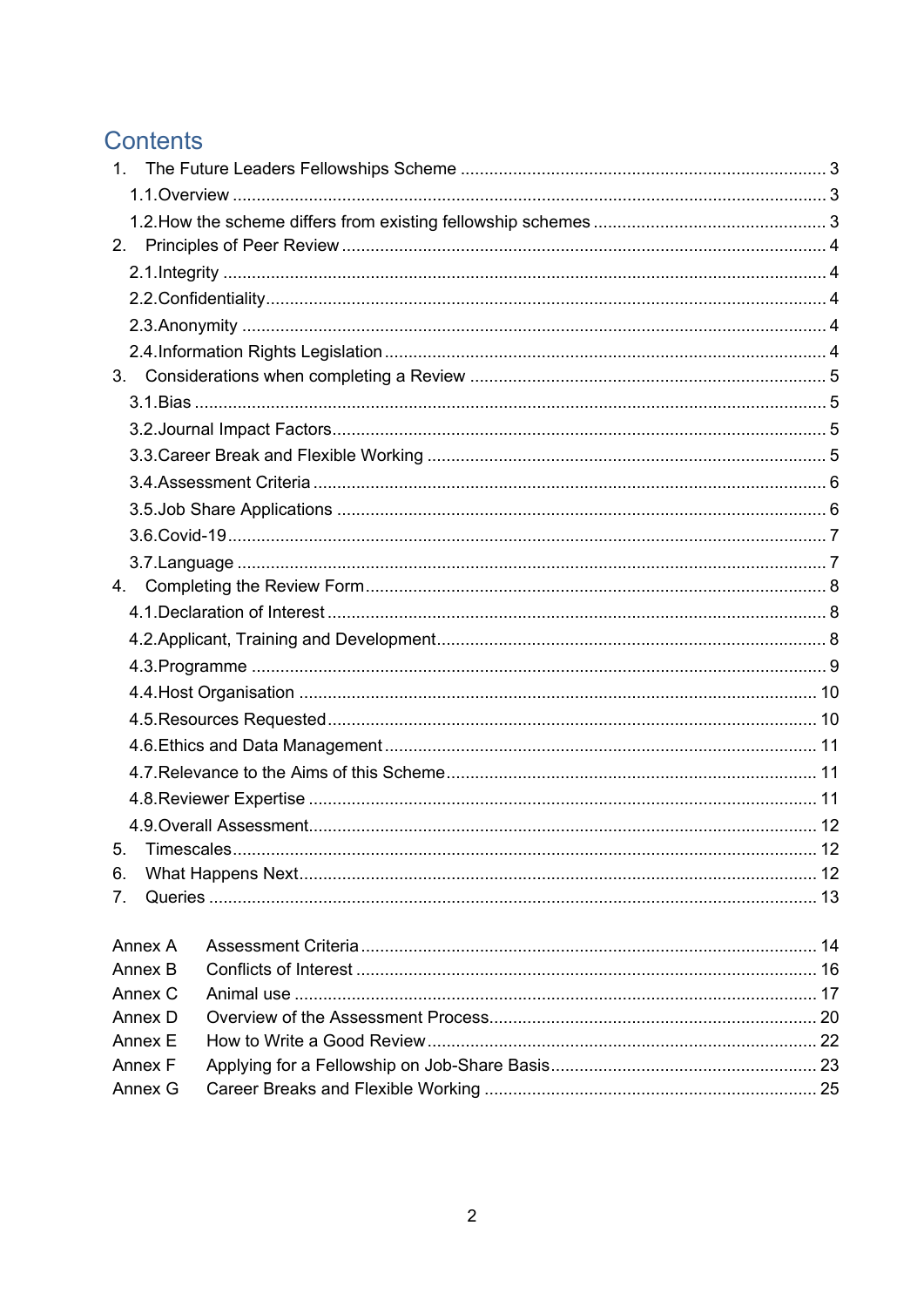# <span id="page-2-0"></span>**1. The Future Leaders Fellowships Scheme**

### <span id="page-2-1"></span>**1.1. Overview**

The UK Research and Innovati[on](https://www.ukri.org/files/funding/flf-overview-of-the-scheme/) (UKRI) [Future Leaders Fellowships](https://www.ukri.org/our-work/developing-people-and-skills/future-leaders-fellowships/what-are-future-leaders-fellowships/) (FLF) scheme will support early career researchers and innovators with outstanding potential in universities, UK registered businesses, and other research and user environments including recognised Independent Research Organisations (IROs), and Research Councils' institutes and laboratories. The objectives of the scheme are:

- To develop, retain, attract and sustain research and innovation talent in the UK
- To foster new research and innovation career paths including those at the academic/business and interdisciplinary boundaries, and facilitate movement of people between sectors
- To provide sustained funding and resources for the best early career researchers and innovators
- To provide long-term, flexible funding to tackle difficult and novel challenges, and support adventurous, ambitious programmes.

Fellowships are not restricted to work that would be seen as formal research in their area but can also lead and develop innovation. Innovation is defined as the practical translation of disruptive ideas into novel, relevant and valued products, services, processes, systems or business models, making them readily available to markets, government and society.

Innovation means creating economic and/or social value from ideas. Within the Future Leaders Fellowships scheme, innovation projects will be those that aim to move research through the development pathway towards commercialisation and/or application.

# <span id="page-2-2"></span>**1.2. How the scheme differs from existing fellowship schemes**

The Future Leaders Fellowships scheme will provide long-term support, for four to seven years, to enable fellows to tackle ambitious programmes or multidisciplinary questions, and new or emerging research and innovation areas and partnerships. It is the first UKRI-wide investment and will provide assessment and support across UKRI's remit, with no barriers to multidisciplinary and interdisciplinary research/innovation.

These are personal awards to support fellows develop as impactful and influential research or innovation leaders and support applicants from diverse career paths, including those returning from a career break or following time in other roles. Successful applicants will have the intellectual and financial freedom to develop and change direction over this period, subject to approval from UKRI.

In order to support excellent research and innovation wherever it arises and to facilitate movement of people and projects between sectors, Future Leaders Fellows can be based in universities, businesses or other eligible independent research organisations. To ensure the successful development of the fellow, Future Leaders Fellowships come with a requirement for the Host Organisation to commit significant support. For fellows in academia, this includes the commitment to providing an open-ended UK based independent research/innovation position, to be taken up during or upon the completion of the fellowship (in line with organisational employment policies and practices).

Fellows and host organisations benefit from a flexible scheme that allows part-time working and job share; the opportunity to network and collaborate with talented researchers and innovators from different disciplines and sectors, and time and investment in training and professional development.

Applicants are encouraged to think broadly about the type of activities they may pursue as part of their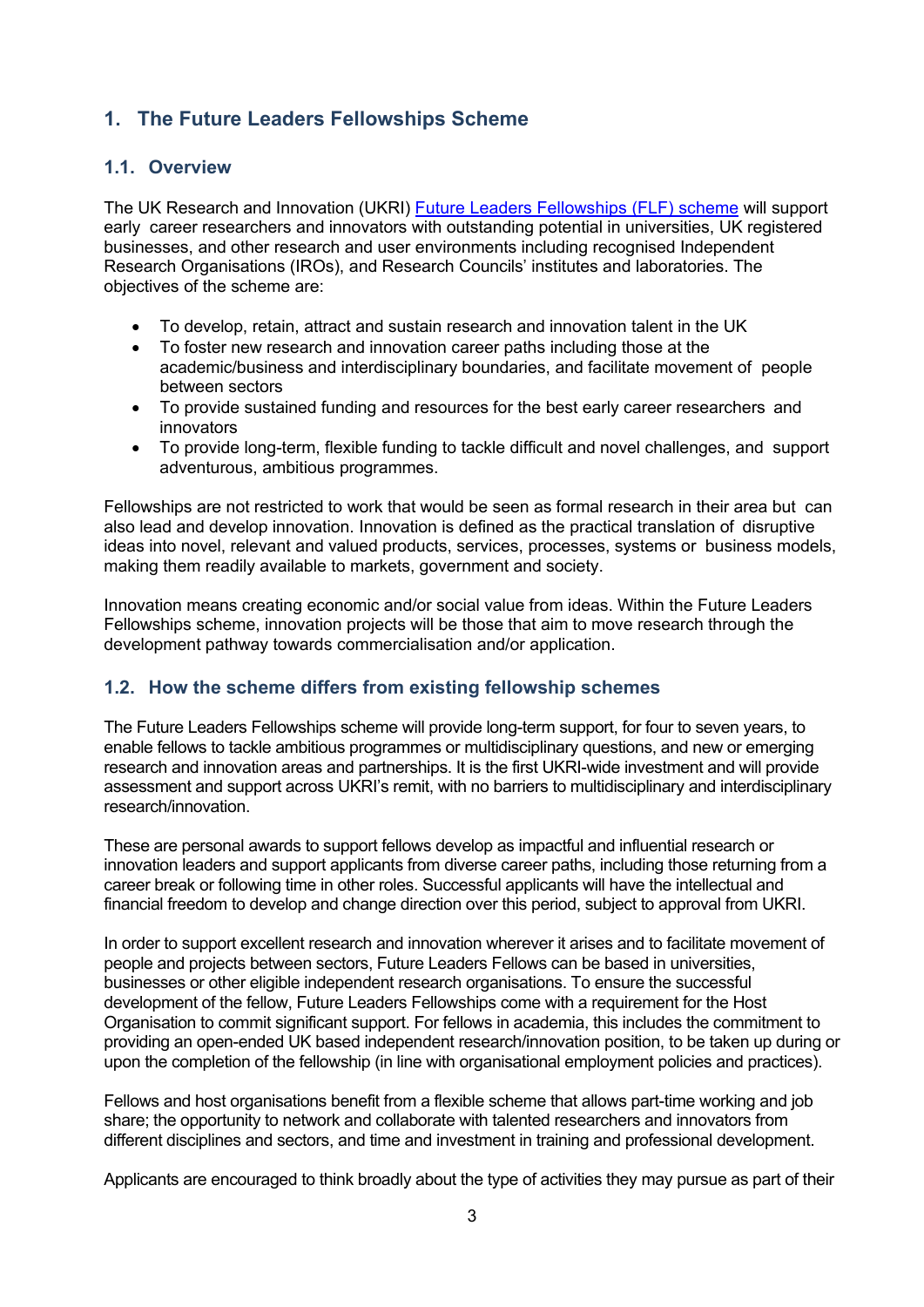research and/or innovation objectives. This could include time for work in other environments, developing international links, and development of new skills.

Applicants should also consider what career development support opportunities are appropriate, for example mentoring and professional training and development, and relevant training courses that will underpin their future career ambitions and learning.

# <span id="page-3-0"></span>**2. Principles of Peer Review**

Peer review is governed by several underlying principles, including those of integrity, confidentiality and anonymity.

### <span id="page-3-1"></span>**2.1. Integrity**

The integrity of peer review is of paramount importance. This means that any personal interests as a reviewer must never influence or be seen to influence the outcome of the review.

Please see [Annex](#page-15-0) B for further details on conflicts of interest.

Please contact the office prior to completing a review if you are unsure whether there is a conflict of interest.

# <span id="page-3-2"></span>**2.2. Confidentiality**

Our assessment process is confidential in order to protect the innovative research ideas proposed by the applicants. All reviews are processed via the Joint Electronic Submissions (Je-S) system to ensure this confidentiality. When you agree to review for UKRI you are bound by a confidentiality agreement, either through the Je-S terms and conditions and reviewer protocol or a standalone agreement.

This means that everything we send you is confidential and must be treated as such at all times. You must not discuss or share the proposal with anyone. If you do not consider that you have the expertise to provide a useful review, without discussing it with a colleague for example, you should decline the invitation. When reviewing proposals, it is important that reviewers avoid storing confidential UKRI data on their local IT system, computer or mobile device.

# <span id="page-3-3"></span>**2.3. Anonymity**

Peer Review is anonymous to support the free and frank exchange of views. You should ensure that you do not inadvertently identify yourself in the text of your review, for example by describing aspects of your own research or by identifying where you have worked. All comments made should be suitable to be fed back to the applicant without alteration. Any information entered into the 'Declaration of Interests' and 'Reviewer Expertise' sections will be removed before the review is shared with the applicant but will be available to the Panel.

# <span id="page-3-4"></span>**2.4. Information Rights Legislation**

All information we hold, including information around peer review, is subject to the Data Protection Act and the Freedom of Information Act (FOIA). All requests are considered on a case by case basis and in some cases, it might be necessary to seek your view on releasing information relating to the review you have provided.

Further information on how the peer review process is used by UKRI to make funding decisions and how information relating to peer review and the funding of proposals is managed by UKRI is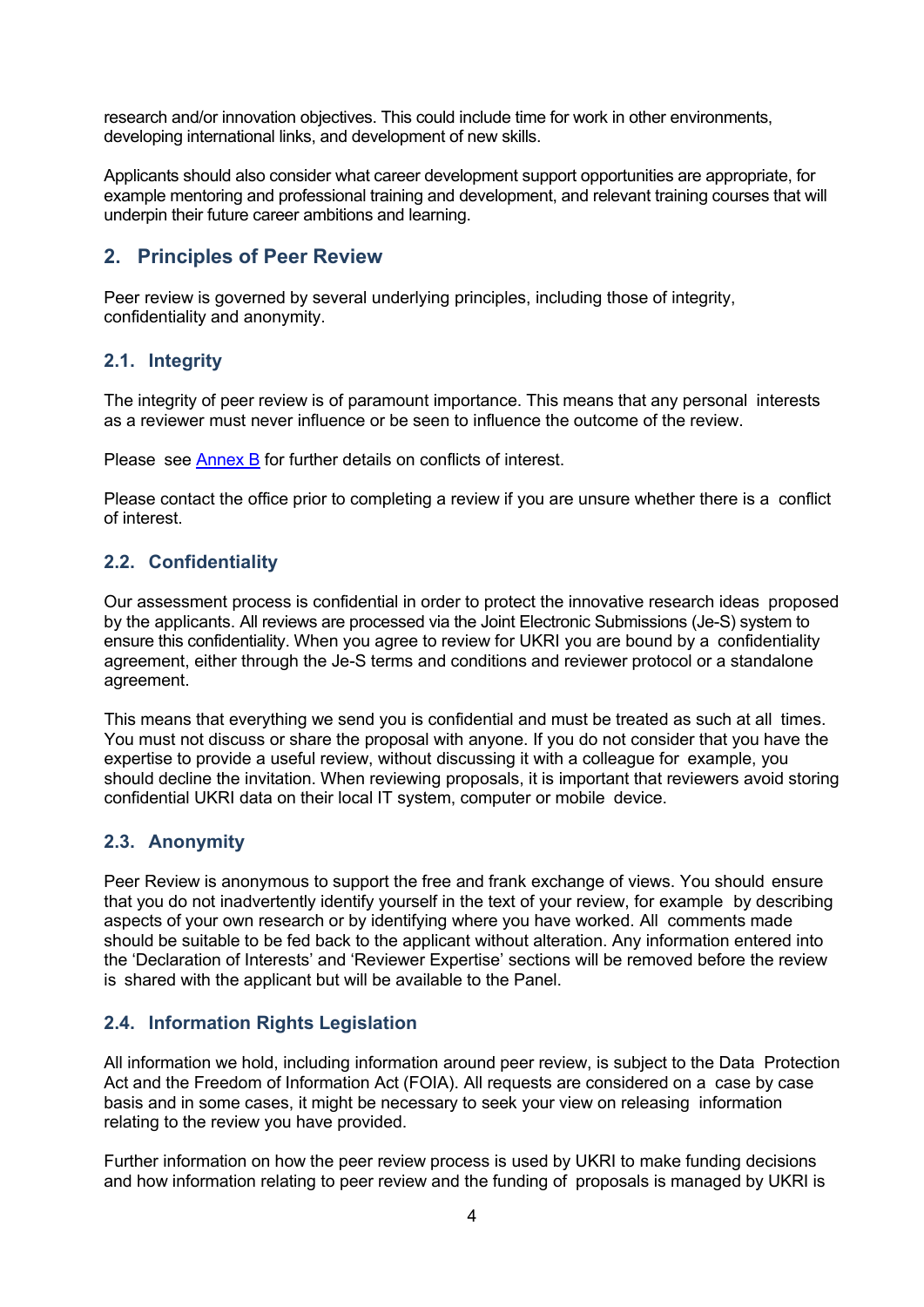available on the [UKRI website.](https://www.ukri.org/apply-for-funding/how-we-make-decisions/guidance-for-orcid-reviewer-recognition/)

### <span id="page-4-0"></span>**3. Considerations when completing a Review**

Your review must be evidence-based and the evidence used should be stated clearly in your comments. In order to ensure that your review is as useful as possible to both the applicant and panel please:

- Familiarise yourself with the [assessment criteria](#page-13-0) and [scoring](#page-11-0) matrix before you begin.
- Provide clear comments and recommendations that justify, and are consistent with, your scores.
- Ensure that your comments are comprehensive and concise, clearly identify the strengths and weaknesses of the application in a constructive manner and raise any concerns in the form of questions for the applicant.
- Avoid the use of jargon, bearing in mind that the panellists who rely on your review for their decisions may not be specialists in your field.

We also ask reviewers to consider other aspects of the research and/or innovation, including the potenti[al](https://www.ukri.org/innovation/excellence-with-impact/) impact and the pathways to achieving this impact, ethical issues, appropriate use of animals and/or human tissue, methodology and experimental design a[nd](https://www.ukri.org/funding/information-for-award-holders/data-policy/) [data management plans.](https://www.ukri.org/funding/information-for-award-holders/data-policy/)

Guidance on animal usage can be found in [Annex](#page-16-0) C.

### <span id="page-4-1"></span>**3.1. Bias**

You must avoid bias in your assessment including on the grounds of a protected characteristic such as age, disability, gender reassignment, marriage/civil partnership, pregnancy, maternity, race, religion/belief, sex or sexual orientation. Before writing a review, you should familiarise yourself with UKRI's [Equality, Diversity and Inclusion policy.](https://www.ukri.org/about-us/policies-and-standards/equality-diversity-and-inclusion/)

### <span id="page-4-2"></span>**3.2. Journal Impact Factors**

We are committed to support the recommendations and principles set out by the San Francisco [Declaration on Research Assessment \(DORA\).](https://sfdora.org/read/) You should not use journal-based metrics, such as journal impact factors, as a surrogate measure of the quality of individual research articles, to assess an investigator's contributions, or to make funding decisions.

For the purpose of research assessment, please consider the value and impact of all research outputs (including datasets, software, inventions, patents, preprints, other commercial activities, etc.) in addition to research publications. You should consider a broad range of impact measures including qualitative indicators of research impact, such as influence on policy and practice.

The content of a paper is more important than publication metrics, or the identity of the journal, in which it was published, especially for early-career applicants. Therefore, you should not use journal impact factor (or any hierarchy of journals), conference rankings and metrics such as the H-index or i10-index when assessing UKRI grants. Reviews that do not adhere to this may be returned for amendment and both the applicant and Panel will be asked to disregard these comments.

### <span id="page-4-3"></span>**3.3. Career Break and Flexible Working**

These fellowships support applicants from diverse career paths, including those returning from a career break or following time in other roles. Proposals may also be from those wishing to work part-time in order to combine the fellowship with personal responsibilities. Your review should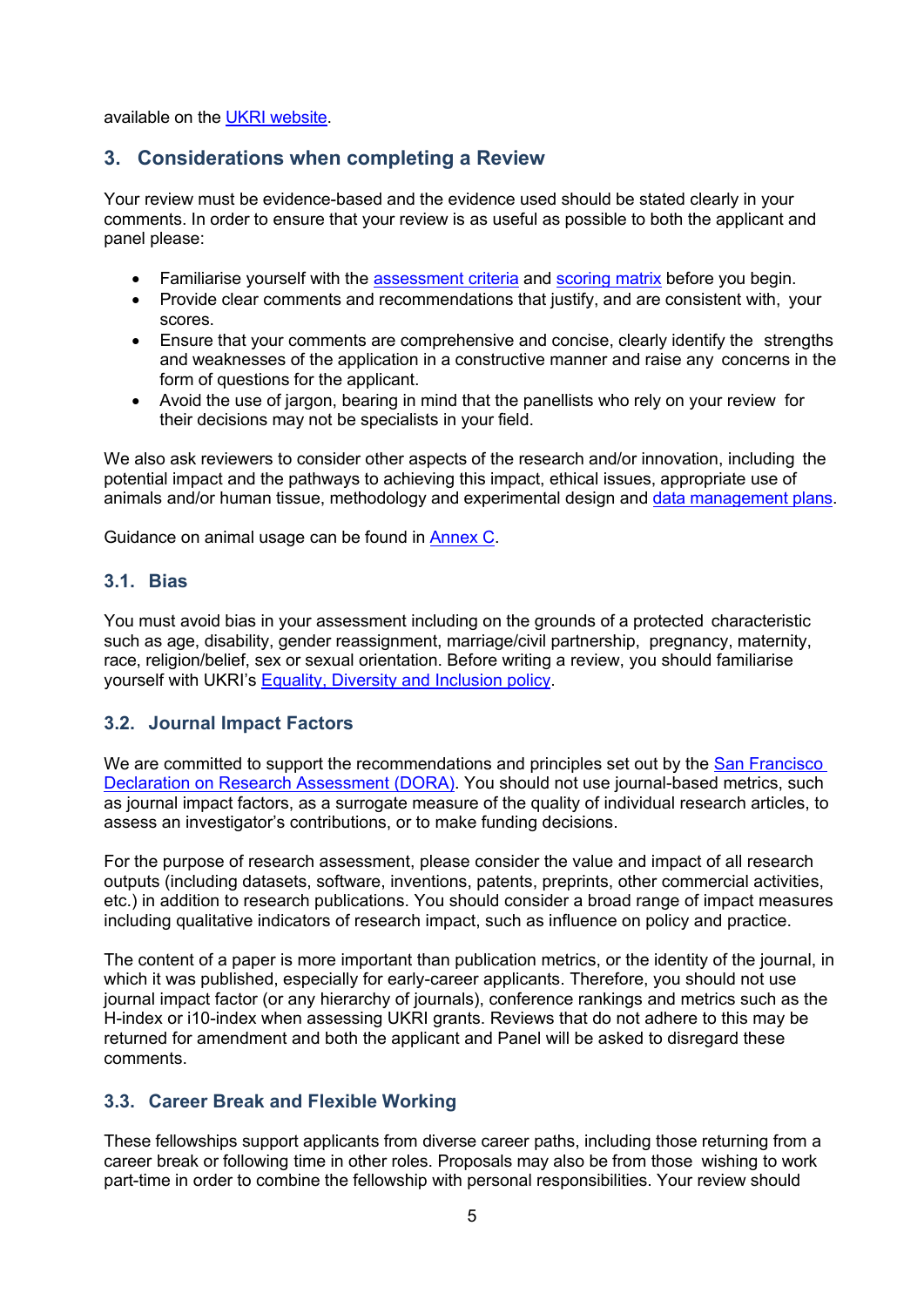consider time spent outside an active research or innovation environment, whether through career breaks, flexible working or as a consequence of working in other roles. Further guidance can be found in [Annex G.](#page-24-0)

### <span id="page-5-0"></span>**3.4. Assessment Criteria**

Proposals will be assessed according to the scheme's four Assessment Criteria:

- Research & Innovation Excellence
- Applicant & their Development
- Impact & Strategic Relevance
- Research and Innovation Environment & Costs

More details on each criteria can be found in [Annex A.](#page-13-0)

Before writing your review, you should familiarise yourself with these criteria and ensure that each one is addressed at some point.

Across all four factors throughout the review, a key issue will be whether the added value of the fellowship mechanism of support– e.g. the scale, flexibility and duration offered – is well demonstrated, as opposed to more standard project grant support.

For business applications, consideration of the added value will include, for example, whether the novelty and levels of risk involved in the project mean that it is beyond the normal activity of the business.

### <span id="page-5-1"></span>**3.5. Job Share Applications**

Joint applications from those wishing to hold a Future Leaders Fellowship on a job-share basis are encouraged as one of the mechanisms through which UKRI supports applications from those wishing to combine the fellowship with personal responsibilities. More information can be found in [Annex F.](#page-22-0)

Please take the following into consideration when completing your review:

- Research & Innovation Excellence This should include assessment of the applicants' joint track record in producing outstanding research or innovation. The proposed research or innovation activity should be a single coherent programme rather than separate activities.
- Applicant & their development The applicants should both be recognised in their research/innovation community, as well as being ambassadors and advocates for their field. The applicants should both demonstrate how they intend to use the fellowship to develop as future leaders, noting that their roles may be split somewhat depending on how their team may be structured.
- Impact & Strategic Relevance No further considerations.
- Research and Innovation Environment & Costs The Head of Department's Supporting Statement from the host organisation should indicate that they are committed to supporting this joint arrangement and the careers of both applicants, as well as describing the commitment to open-ended positions for both applicants following completion of the fellowship. It should be clear how the fellowship and any associated staff will be jointly managed by the applicants.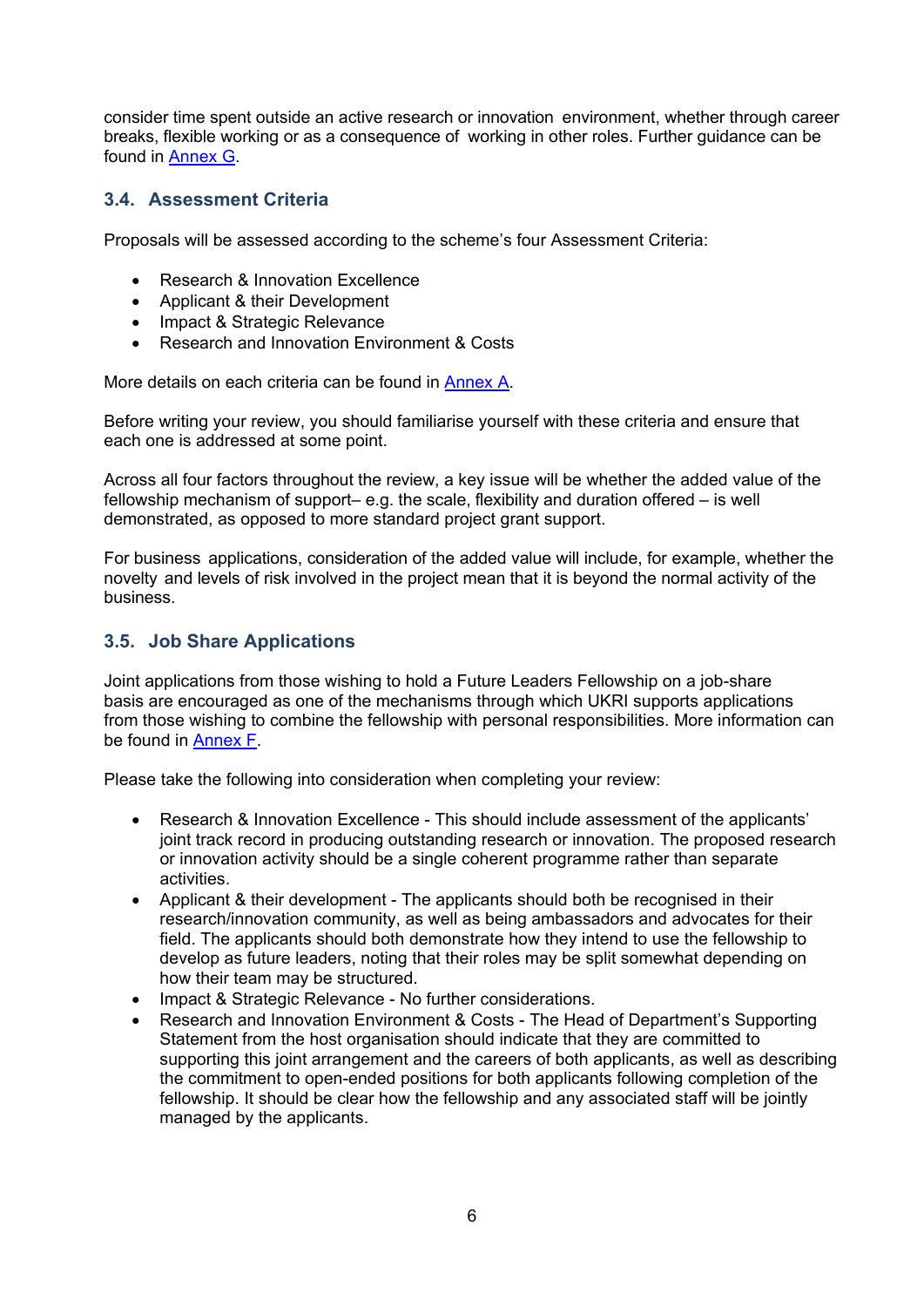### <span id="page-6-0"></span>**3.6. Covid-19**

UKRI recognises that the COVID-19 pandemic has caused major interruptions and disruptions across our communities and are committed to ensuring that individual applicants and their wider team, including partners and networks, are not penalised for any disruption to their career(s) such as breaks and delays, disruptive working patterns and conditions, the loss of on-going work, and role changes that may have been caused by the pandemic.

When undertaking your assessment of the research project, you should consider the unequal impacts of the impact that COVID-19 related disruption might have had on the track record and career development of those individuals included in the proposal, and you should focus on the capability of the applicant and their wider team to deliver the research they are proposing.

UKRI acknowledges that it is a challenge for applicants to determine the future impacts of COVID-19 while the pandemic continues to evolve. Applicants have been advised that their applications should be based on the information available at the point of submission and, if applicable, the known application specific impacts of COVID-19 should be accounted for. Where known impacts have occurred, these should have been highlighted in the application, including the assumptions/information at the point of submission. Applicants were not required to include contingency plans for the potential impacts of COVID-19. Requests for travel both domestically and internationally could be included in accordance to the relevant scheme guidelines, noting the above advice.

When undertaking your assessment of the research project you should assess the project as written, noting that any changes that the project might require in the future, which arise from the COVID-19 pandemic, will be resolved as a post-award issue by UKRI if the project is successful. Potential complications related to COVID-19 should not affect your assessment or the score you give the project.

Applicants may have been unable to secure Letters of Support (LoS) associated with their application. In these situations an "FLF Missing Letter of Support Form" for each letter they have been unable to provide should be present. Reviewers must not disadvantage applicants who use this template and must presume that a LoS will be provided ahead of award for applicants who are recommended for funding.

### <span id="page-6-1"></span>**3.7. Language**

Please use plain English wherever possible and avoid using idioms or slang when writing your review. This is to help ensure inclusivity, recognising that English will not always be the first language of the candidate.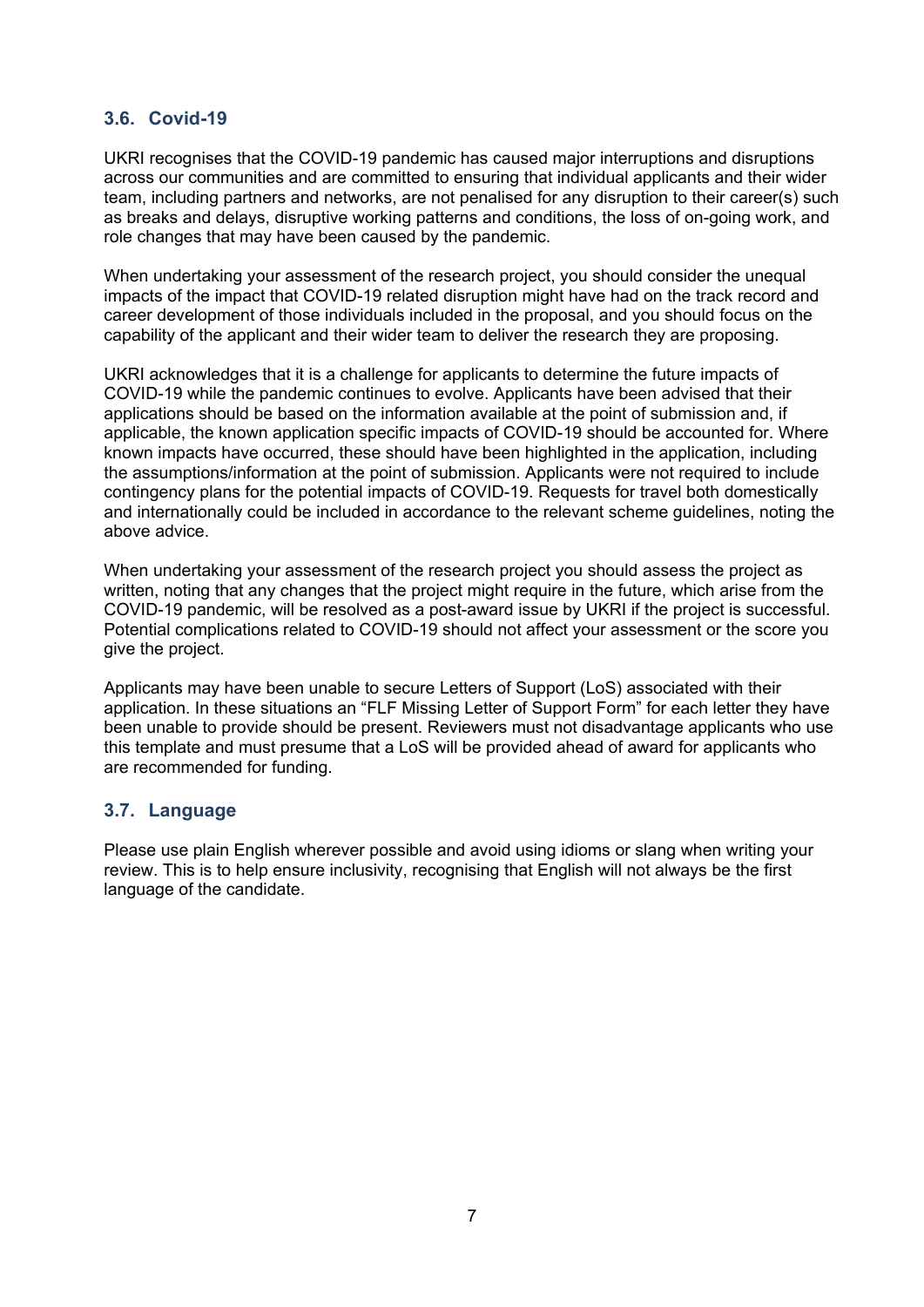# <span id="page-7-0"></span>**4. Completing the Review Form**

This is a UKRI scheme, hosted by the Medical Research Council (MRC) for system purposes. Please ignore the MRC logo.

All sections of the review must be completed and all assessment factors in each section must be commented on. Do not enter 'N/A' for any section. Doing so may result in the review being returned to you for amendment or being considered unusable.

Advice on writing a good review can be found in [Annex E.](#page-21-0)

### <span id="page-7-1"></span>**4.1. Declaration of Interest**

Before you complete a review, please ensure that you do not have a conflict of interest with the proposal. UKRI, as a publicly funded organisation, is accountable to the Government and the public for its actions and the way it conducts its business. UKRI has a conflicts of interest policy in place to protect both the organisation and the individuals involved in providing it with knowledge and advice and to reduce the risk of impropriety or any perception of impropriety. This section is not shared with the applicant.

Depending on the type of conflict, we may not be able to accept your review even if you declare it, so we request that you make yourself familiar with the policy available at [Annex B](#page-15-0) and inform us as soon as possible if you have or suspect any conflicts of interest with the proposal you have been asked to review by email to [fellowspeerreview@ukri.org.](mailto:fellowspeerreview@ukri.org)

### <span id="page-7-2"></span>**4.2. Applicant, Training and Development**

Please comment on the applicant considering their:

- **Track record and current research standing** Whether they have a track record of producing challenging, original and productive research and/or innovation outputs that stand out in their field. and whether their current research and/or innovation standing relative to their career stage puts them on a trajectory to become world-class.
- **Expertise and skill set** Whether they have the potential to progress to a long-term research and/or innovation career path and they understand the research and/or innovation landscape at both the national and international level.
- **Ability to carry out the proposed work** Whether they have the necessary level of skills, knowledge and experience to take forward the proposed project/programme.
- **Training and development plans for themselves and, if applicable, for team members** – Whether they have identified opportunities to access career development support, mentorship and relevant training courses that will underpin their future career ambitions and learning, supporting not only the programme but also their broader professional development and that of their team.
- **Leadership potential** Whether they have demonstrated independence and thought leadership beyond the level normally expected of their current position and their ability to be, or become, a clear communicator and disseminator of knowledge and innovation, able to inspire and lead others; and their ability to develop new relationships and influence across multiple disciplines and sectors.
- **Proposed placements or collaborations** Whether they have demonstrated the ability to choose and develop appropriate collaborations and networks nationally, internationally or across disciplines.

When assessing applicants undertaking their fellowship within a business, please also consider that: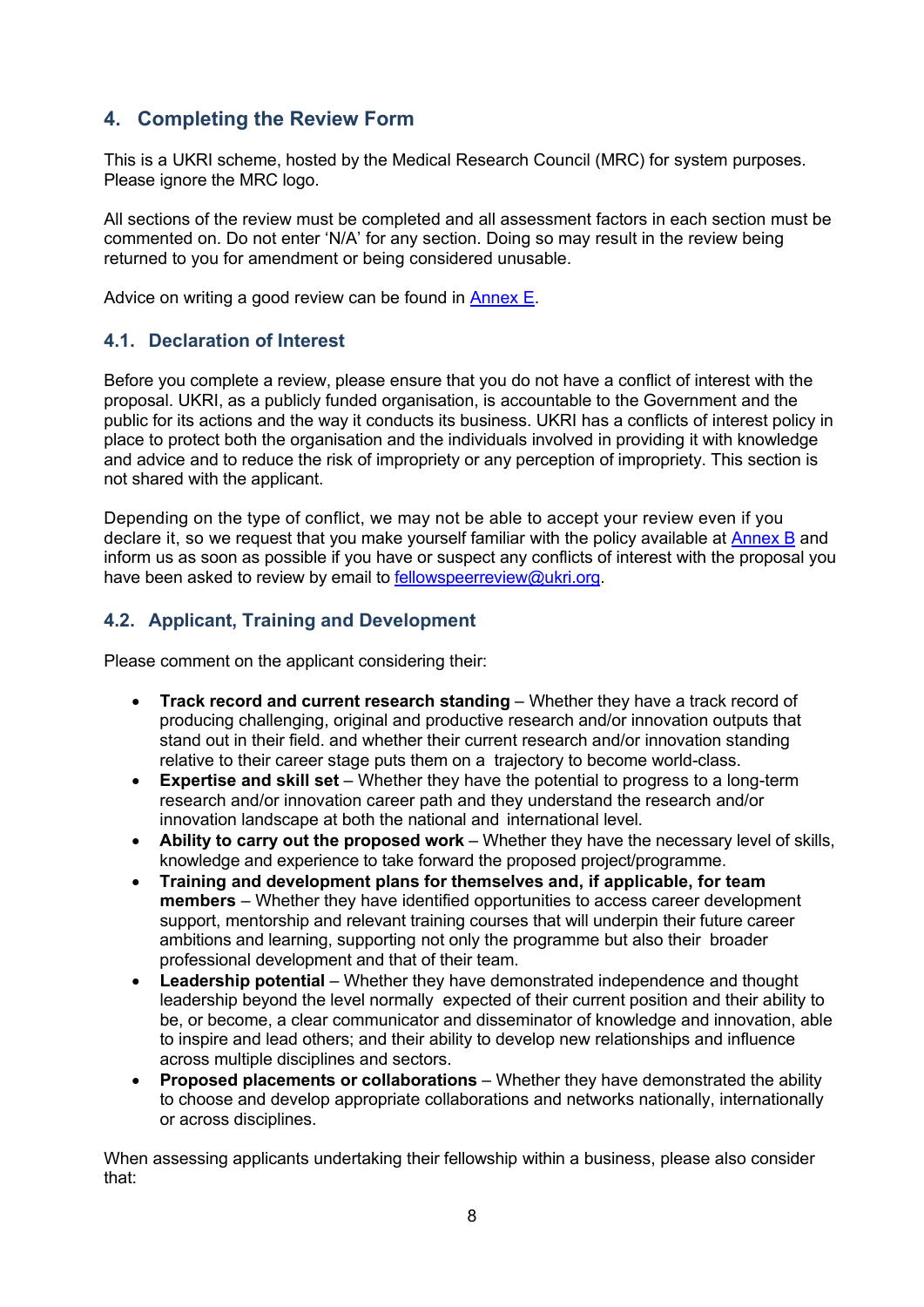- Applicants may not have a PhD and should not be penalised if this is the case, however applicants should be able to demonstrate equivalent experience.
- Applicants may not have a comparable publication record to an applicant from academia and may use their CV and Outputs list to demonstrate their involvement in trade publications, patents, etc. Business applicants should not be penalised if they have a limited number of or no publications or choose to use their CV and Outputs list to demonstrate alternative achievements as listed above.

### <span id="page-8-0"></span>**4.3. Programme**

Please comment on the importance, competitiveness and impact of the proposed research and innovation, including:

- **Strength of the research/innovation case** The importance, novelty, feasibility and timeliness of the proposed programme of work and whether long-term fellowship support is needed to enable this. Whether the proposal aligns with a specific priority area identified by UKR and how strongly the proposal fits within the aims for the area and what it will contribute alongside other proposals and activities in the same priority area.
- **Level of innovation, and whether this is likely to lead to significant new understanding** – Whether the potential short and/or long-term impacts, and how significant they are, are well articulated and whether the fellowship has the potential to establish or maintain a distinctive and outstanding research and/or innovation activity.
- **Appropriateness and rigour of the methods and study designs** Whether the methodology is robust and whether there is appropriate consideration of research and/or innovation reproducibility, openness, governance and ethical/social responsibility issues.
- **Whether the plans and scope of the programme justify long-term support** Whether plans to achieve the aims of the fellowship are well understood and feasible and whether there is sufficient justification for the fellowship to achieve these aims above and beyond other funding options.
- **Potential economic and societal impact of the proposed research/innovation and plans to deliver this** – The importance and potential impact of the research and/or innovation for society and/or the economy and whether the plans for maximising impact (from the applicant and host organisation) are proportionate, timely and credible.

When assessing applicants undertaking their fellowship within a business, please also consider:

- Applicants may not be in a position to disclose commercially sensitive information and their proposal should not receive a lower score if this is the case. The excellence of the research and/or innovation must still be clearly conveyed.
- Business hosted fellowships may directly benefit the business and/or generate IP for business use; both outputs are acceptable under the Future Leaders Fellowships scheme and a business applicant should not be penalised in this situation.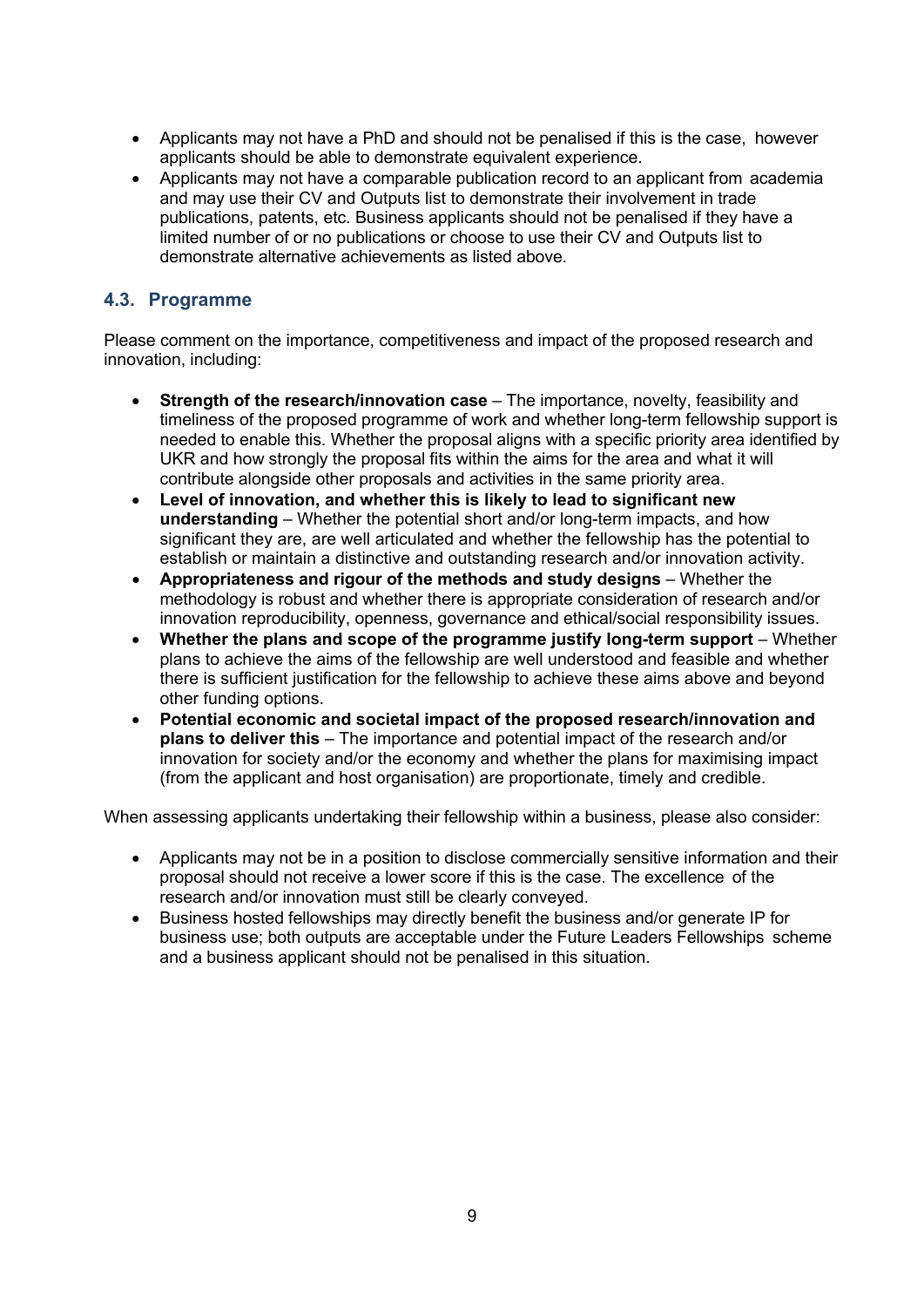# <span id="page-9-0"></span>**4.4. Host Organisation**

Please comment on the suitability of the host organisation(s) where the proposed Fellowship will be based, including:

- **Appropriateness for the work proposed** Whether the proposed environment(s) for their research and/or innovation are suitable and will allow maximum impact.
- **Level of commitment from supervisors, mentors and host institution** Whether the applicant has secured the backing of an institution that is prepared to host them/the business that employs them and whether the level of commitment to realising the potential of the fellow and establishing them as a research and/or innovation leader has been demonstrated by their supervisor(s), host institution(s) and, where applicable, mentor(s) (e.g. plans for supporting the fellow's programme of work; enabling the time commitment needed; ensuring access to space, equipment/facilities, other resources and other relevant programmes and ability to enable the applicant to maximise the social/economic impact of their work.). Whether consideration has been given to equality, diversity and inclusion aims of UKRI in support for the fellow and (where applicable) their wider team and in using the fellowship's provision for flexible working.
- **Opportunities for training and career development actively supported** Whether the host organisation(s) have supported opportunities for development as impactful and influential research and/or innovation leaders (e.g. time for work in other environments, developing international links, development of new skills, mentoring and professional training and development, and relevant training courses that will underpin their future career ambitions and learning).

### <span id="page-9-1"></span>**4.5. Resources Requested**

Please comment on:

- **Whether funds requested are appropriately justified to deliver the proposed project, highlighting any costs that you feel may be excessive, inappropriate or insufficiently justified** – Whether all funds have been addressed in the Justification of Resources and whether the justification for these funds is clearly described and appropriate.
- **Whether the proposal demonstrates value for money in terms of the resources requested** – Whether funds requested for the first four years for the project plan and management arrangements are proportionate to the scale and complexity of the activity to be undertaken.
- **Whether any animal use is fully justified in terms of need, species, number and conformance to guidelines** – Refer to [Annex C](#page-16-0) for information.

When assessing applicants undertaking their fellowship within a business, please also consider:

- Business hosted applications are subject to different funding regulations to academic hosted applications. You should not comment or score an application based on the percentage contribution requested as this is pre-determined by legal requirements.
- Business hosted applications do no enter their costings in Je-S when submitting their application. Instead, business-based applicants will have completed a 'Finance Form for Business Applicants' to indicate their costings.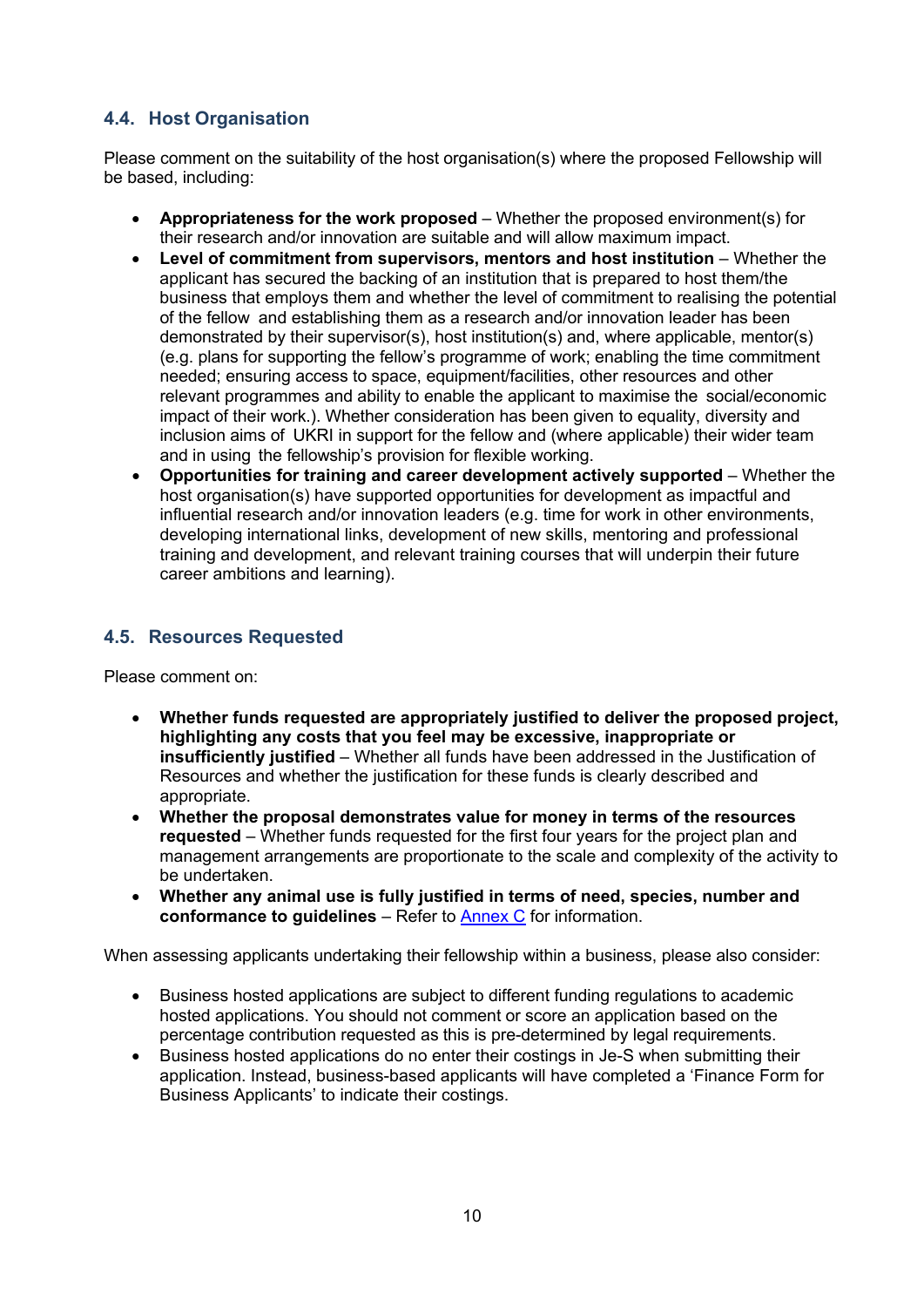## <span id="page-10-0"></span>**4.6. Ethics and Data Management**

Please comment on any ethical and/or research governance issues, including:

- **Whether the proposed research/innovation is ethically acceptable in relation to risks to humans, animals or the environment** – Whether there are any ethical considerations that have not been adequately addressed including (where applicable): the need to use animals and lack of realistic alternatives; evaluation of the scientific strengths and weaknesses of proposed animal use, and plans to obtain ethical approval from the relevant bodies.
- **If applicable, whether the Data Management Plan indicates the applicants have a sound plan for managing the data funded through the award and in the long-term** – Whether the plans for data management in the first 4/7 years and beyond have been sufficiently considered and are feasible including: the methodologies for data collection/generation; storing and curating data; data repository, and suitability for sharing.

When assessing applicants undertaking their fellowship within a business, please also consider:

• Businesses hosted applicants may be under commercial constraints with regard to data sharing. An applicant should not be penalised for abiding by their organisational policies and practices on data management.

# <span id="page-10-1"></span>**4.7. Relevance to the Aims of this Scheme**

Please comment on how this proposal meets the [scheme specific criteria](#page-2-1) including:

- Whether the proposal develops, retains, attracts or sustains research and/or innovation talent in the UK.
- Whether the proposal fosters new research and/or innovation career paths including those at the academic/business and interdisciplinary boundaries.
- Whether the proposal facilitates the movement of people between disciplines, organisations or sectors.
- Whether the proposal would provide sustained funding and resources to a world-class, early career researcher and/or innovator.
- Whether the proposal would provide long-term, flexible funding to tackle a difficult and novel challenge and support an adventurous, ambitious programme.

# <span id="page-10-2"></span>**4.8. Reviewer Expertise**

Recognising the potential multidisciplinary nature of the applications, you should, without specifically identifying yourself, comment on your areas of expertise and experience and indicate whether you have provided comment on the whole of the application or specific portions. indicating which sections of the proposal you have provided comment on. This section is not shared with the applicant.

For business applications, if you do not feel able to confidently review the commercial aspects, please indicate that here and only comment on the portion of the proposal that is relevant to your expertise.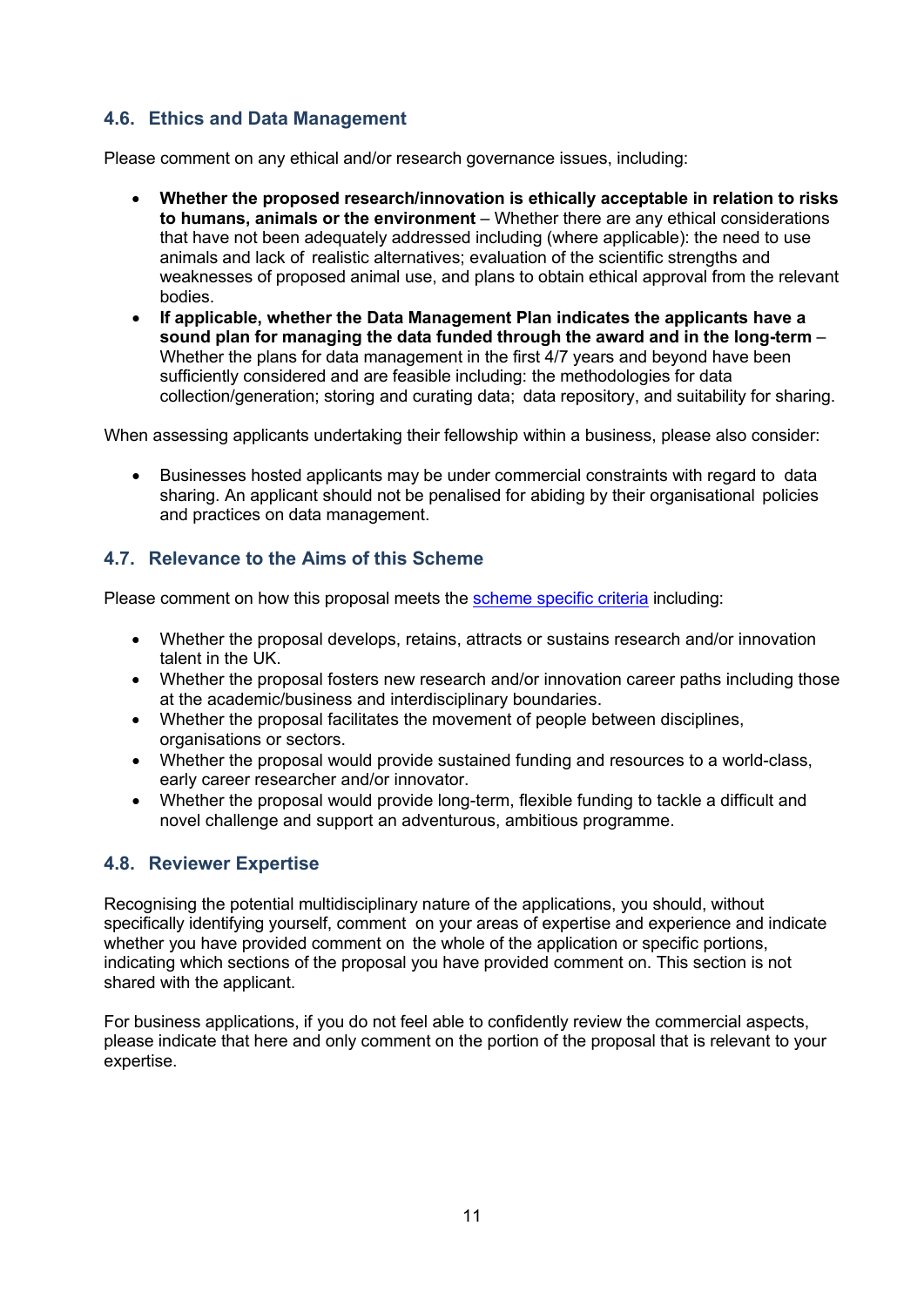### <span id="page-11-0"></span>**4.9. Overall Assessment**

Having provided comment against each of the above headings, please also provide a score for the proposal as detailed in *Table 1* below:

| <b>Score</b>  | <b>Overall Assessment</b>                                                           |
|---------------|-------------------------------------------------------------------------------------|
|               | This proposal is scientifically or technically flawed                               |
| $\mathcal{P}$ | This proposal does not meet one or more of the assessment factors                   |
| 3             | This proposal meets all assessment factors but with clear weaknesses                |
| 4             | This is a good proposal that meets all assessment factors but with minor weaknesses |
| 5             | This is a strong proposal that broadly meets all assessment factors                 |
| 6             | This is a very strong proposal that fully meets all assessment factors              |

| Table 1: Overall Assessment Score descriptions |  |
|------------------------------------------------|--|
|------------------------------------------------|--|

Because of the interdisciplinary nature of the scheme, there are no specific guidelines or examples for what a proposal needs to do to achieve each score and instead you should score a proposal based on which assessment description best matches your overall comments.

Additionally, this score will not directly affect whether a proposal is successful or unsuccessful; all proposals will be reviewed by the sift panel regardless of the reviews' scores.

### <span id="page-11-1"></span>**5. Timescales**

If you cannot comment within the suggested timescale, please confirm this immediately so we can discuss extending the deadline.

### <span id="page-11-2"></span>**6. What Happens Next**

The FLF Team will assess your review to confirm that it meets all of the necessary criteria. You may receive a request to amend your review if not and will have 5 working days to amend it. Failure to amend the review means that it may not be used to assess the application.

Applicants will receive anonymised copies of their received reviews and will have 10 working days to prepare a 3-page PI response to address any questions or concerns raised by reviewers. This response is not seen by reviewers, only by the moderation panel.

During the Moderating Sift Panel stage, the panel will form conclusions based on their interpretation of the specialist peer review reports, the applicants' responses to these reports and their own broad sectoral expertise. Your referee reports therefore play a vital role in supporting panels to reach their conclusions.

During the Interview Panel stage applicants are asked a series of both set and variable questions. As part of this process the panel members will consult your referee reports to identify any key questions that should be addressed by the applicant.

For a full breakdown of the entire assessment process, please refer to **Annex D**.

Any reviewer that has a provided a usable review received by UKRI from 23 November 2020 via Je-S, can get 'review credits' to their Open Researcher and Contributor ID (ORCID) account. This is an anonymous recognition of the reviewer's contribution to UKRI peer review each year. These contributions are uploaded to ORCID six times a year, but will not show in your ORCID account until at least 30 days after a funding decision has been made on the proposal reviewed.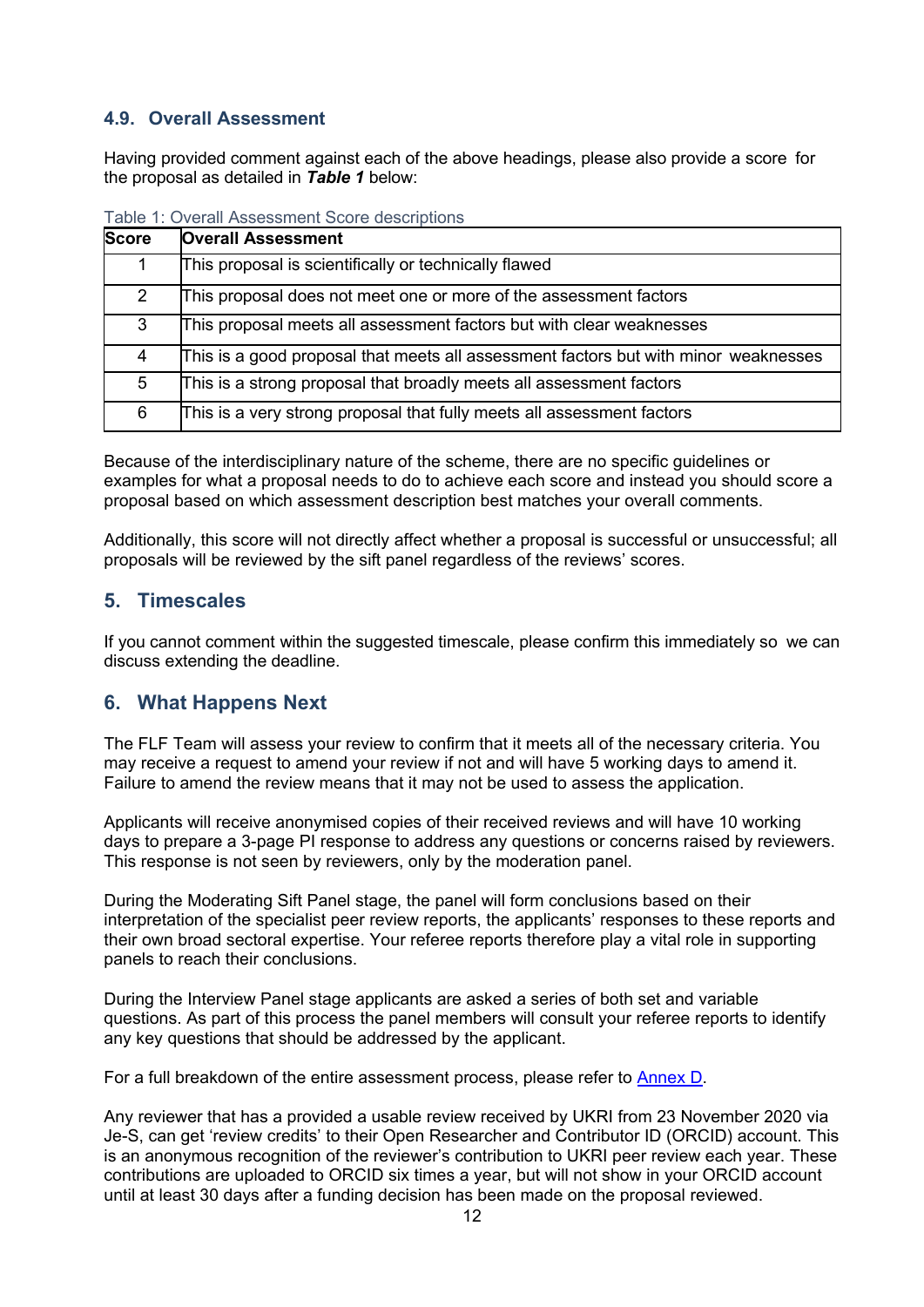To receive these, you must have both a Je-S and ORCID account and have linked your ORCID account to your Je-S account.

For more information, please visit the [UKRI website.](https://www.ukri.org/apply-for-funding/how-we-make-decisions/guidance-for-orcid-reviewer-recognition/)

### <span id="page-12-0"></span>**7. Queries**

If you have any queries about the review process or concerns regarding your written review, please contact the FLF team via either:

Email: [fellowspeerreview@ukri.org](mailto:fellowspeerreview@ukri.org)

Further guidance on using Je-S can be found on the Je-S [handbook,](https://je-s.rcuk.ac.uk/handbook/index.htm) or by contacting them directly via either:

Email: [je-shelp@je-s.ukri.org](mailto:je-shelp@je-s.ukri.org) Phone: 01793 44 4164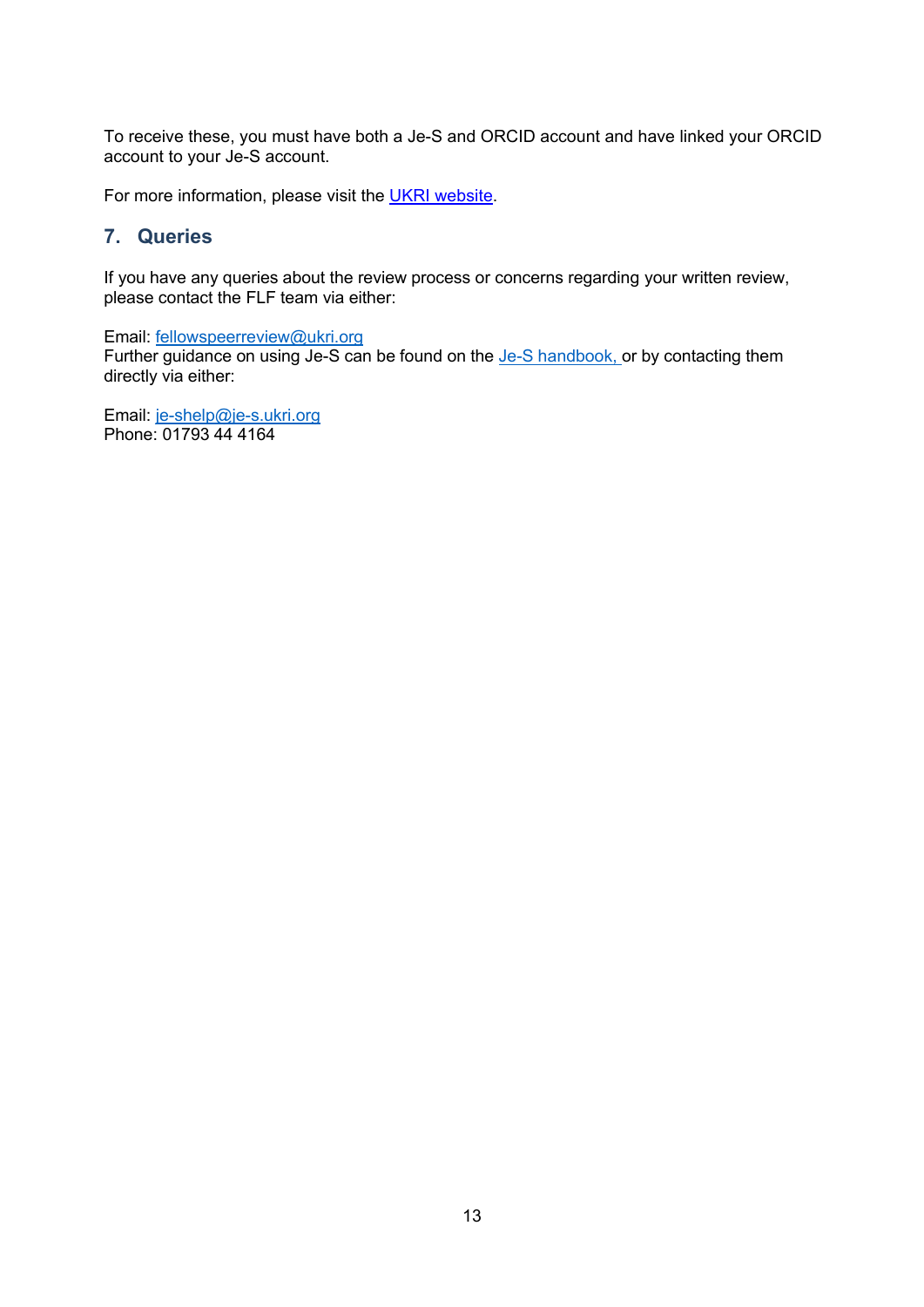# <span id="page-13-0"></span>**Annex A Assessment Criteria**

### **Scheme objectives**

- To develop, retain, attract and sustain research and innovation talent in the UK
- To foster new research and innovation career paths including those at the academic/business and interdisciplinary boundaries, and facilitate movement of people between sectors
- To provide sustained funding and resources for the best early career researchers and innovators
- To provide long-term, flexible funding to tackle difficult and novel challenges, and support adventurous, ambitious programmes.

### **Factors assessed**

Across all four factors assessed (below) a key issue will be whether the added value of the fellowship mechanism of support  $-$  e.g. the scale, flexibility and duration offered  $-$  is well demonstrated, as opposed to more standard project grant support. For business applications, consideration of the added value will include, for example, whether the novelty and levels of risk involved in the project mean that it is beyond the normal activity of the business.

| <b>Factor</b>                                            | What the assessment will look for:                                                                                                                                                                                                                                |
|----------------------------------------------------------|-------------------------------------------------------------------------------------------------------------------------------------------------------------------------------------------------------------------------------------------------------------------|
| Research &<br>Innovation                                 | Excellence of the research and innovation                                                                                                                                                                                                                         |
| <b>Excellence</b>                                        | Importance, novelty and feasibility of the proposed programme<br>of work (and whether long-term Fellowship support is needed<br>to enable this)                                                                                                                   |
|                                                          | Robust methodology and appropriate consideration of research<br>and innovation reproducibility, openness, governance and<br>ethical / social responsibility issues                                                                                                |
|                                                          | Overall potential of the fellowship to establish or maintain a<br>distinctive and outstanding research/innovation activity                                                                                                                                        |
| <b>Applicant &amp; their</b><br>Development <sup>1</sup> | Be recognised to be of the highest standard relative to their<br>$\bullet$<br>career stage and on a trajectory to become world-class                                                                                                                              |
|                                                          | Clear evidence of independence and thought leadership, which<br>may go beyond the level normally expected of their current<br>position                                                                                                                            |
|                                                          | Demonstrate an ability to be, or become, a clear communicator<br>$\bullet$<br>and disseminator of knowledge and innovation, able to inspire<br>and lead others; and ability to develop new relationships and<br>influence across multiple disciplines and sectors |

<span id="page-13-1"></span> $1$  For business hosted fellowships UKRI still supports the principle of open access for a project which has specifically identified a requirement to publish outcomes as a route to dissemination. This requirement should be included within a project's collaboration agreement. It should also follow the guidelines contained in t[he UKRI](https://www.ukri.org/funding/information-for-award-holders/open-access/) [policy](https://www.ukri.org/funding/information-for-award-holders/open-access/)  [on open access.](https://www.ukri.org/funding/information-for-award-holders/open-access/)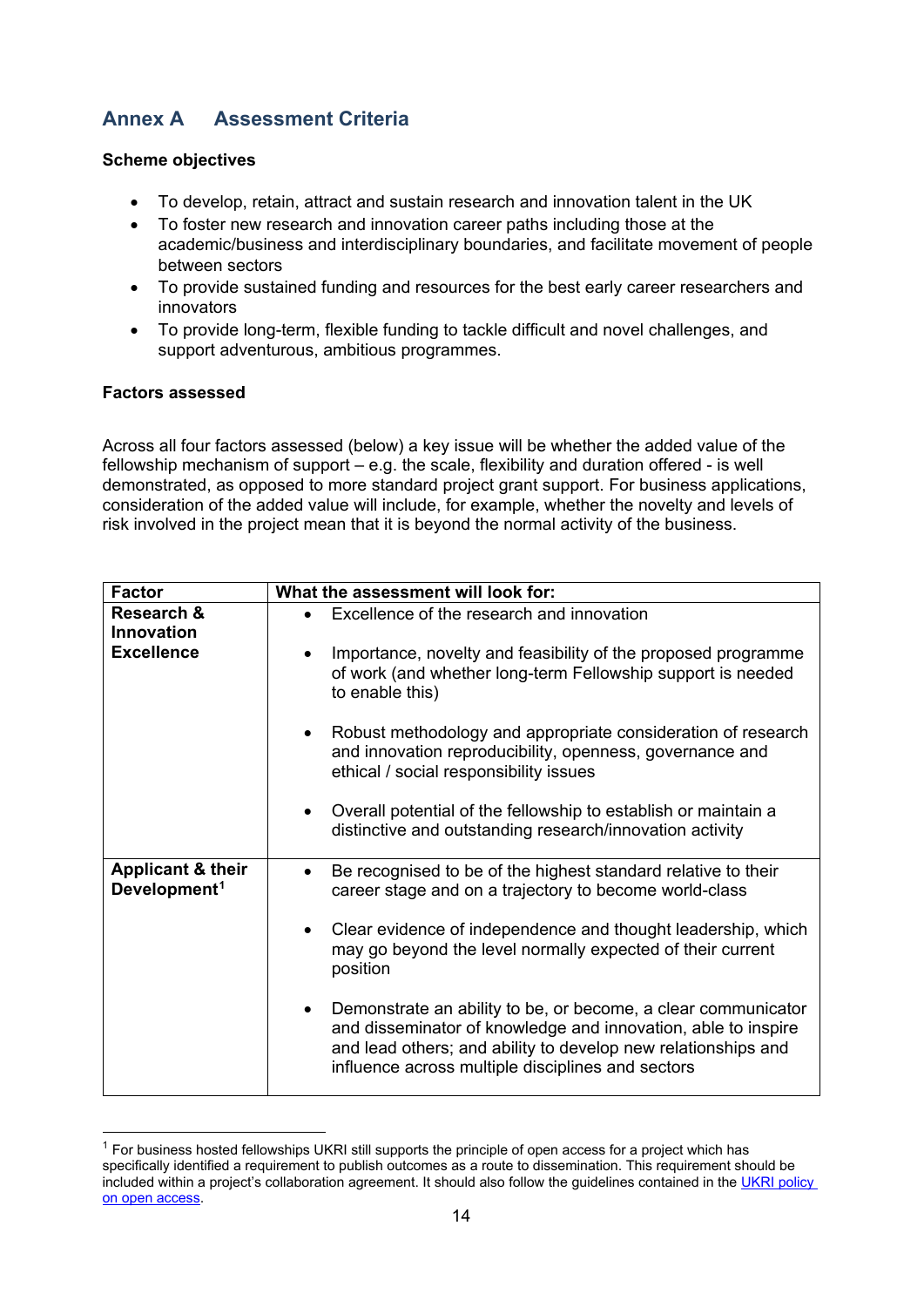| Impact &<br><b>Strategic</b><br><b>Relevance</b>                              | Importance and potential impact of the research / innovation for<br>$\bullet$<br>society and / or the economy<br>$\circ$ What are the potential short or long-term impacts, and<br>how significant are they?<br>Are the pathways to achieving this impact well<br>$\circ$<br>understood, and are the plans for maximising impact<br>(from the applicant and host organisation)<br>proportionate, timely, and credible? |
|-------------------------------------------------------------------------------|------------------------------------------------------------------------------------------------------------------------------------------------------------------------------------------------------------------------------------------------------------------------------------------------------------------------------------------------------------------------------------------------------------------------|
|                                                                               | • Where the Fellowship proposal aligns with a specific priority<br>area identified by UKRI, the assessment will also address how<br>strongly the proposal fits with the aims for the area; and what it<br>will contribute alongside other proposals and activities in the<br>same priority area                                                                                                                        |
| <b>Research and</b><br><b>Innovation</b><br><b>Environment &amp;</b><br>Costs | A demonstrable commitment from the host organisation to<br>realising the potential of the fellow; and establishing them as a<br>research/innovation leader<br>Consideration has been given to equality, diversity and<br>$\bullet$<br>inclusion aims of UKRI in support for the fellow and, if<br>applicable, their wider team, and in using the Fellowship's                                                          |
|                                                                               | provision for flexible working<br>Plans for supporting the fellow's programme of work; enabling<br>$\bullet$<br>the time commitment needed; ensuring access to space,<br>equipment/facilities, other resources and other relevant<br>programmes; and enabling the applicant to maximise the                                                                                                                            |
|                                                                               | social/economic impact of their work<br>Funding requested is appropriate and fully justified<br>$\bullet$<br>The project plan and management arrangements are<br>$\bullet$<br>proportionate to the scale and complexity of the activity to be<br>undertaken                                                                                                                                                            |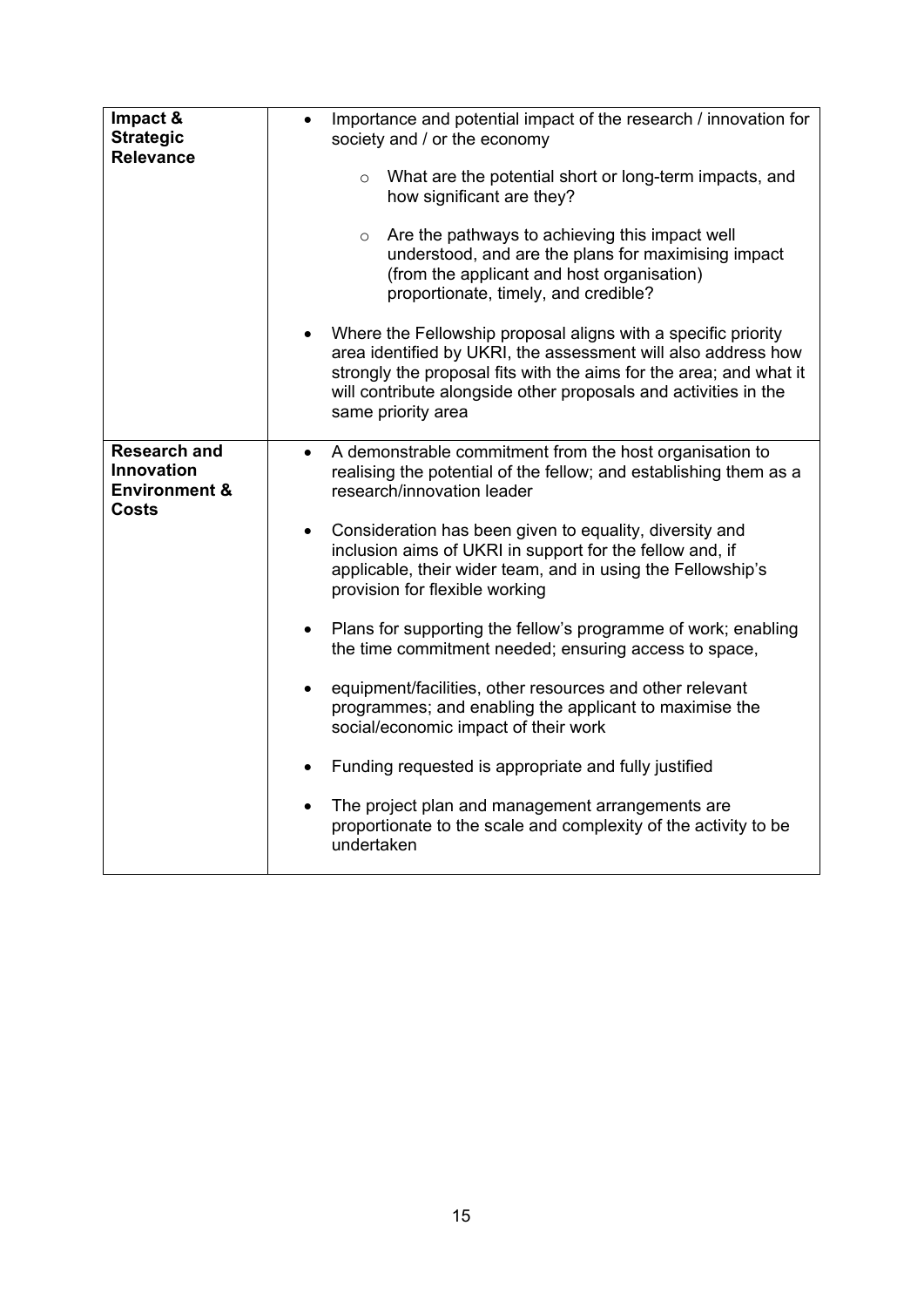# <span id="page-15-0"></span>**Annex B Conflicts of Interest**

UKRI defines a conflict of interest as a set of circumstances that creates a risk that an individual's ability to apply judgement or act in one role is, or could be, impaired or influenced by a secondary interest. Even a perception of competing interests, impaired judgement or undue influence may be damaging to UKRI's reputation.

As a reviewer for the Future Leaders Fellowships scheme, a conflict of interest occurs if you:

### **Relationship with applicant(s):**

- Have a close family relationship (e.g. spouse, partner, parent, sibling, child, in-law) or share a household with any individual named on the proposal.
- Have an existing close business or professional relationship with any individual named on the proposal.
- Have had a PhD/PhD Supervisor relationship with any individual named on the proposal within the last five years.
- Have collaborated on a research project and/or have co-published with any individual named on the proposal in the last three years.
- Are directly involved in the work that the applicant proposes to carry out and/or have assisted the applicant with their application for funding.

### **Organisational conflict:**

- Are a current, visiting or honorary member of staff or a Professor Emeritus/Emerita at the same research organisation as any individual named on the proposal.
- Are at a past research organisation or have recently moved from the current organisation of any individual named on the proposal.
- Are at the same research organisation as another reviewer on the proposal.
- Are at a research organisation that is named as a project partner on the proposal or is the same organisation as that of a visiting researcher on the proposal.
- Have a vested interest, or stand to gain a financial or professional advantage from a particular outcome for an application which they are asked to review.

### **Current involvement with UK Research and Innovation:**

- Have submitted a proposal to the same round of the scheme as the application which they have been asked to review.
- Have been approached and agreed to be a member of a committee connected with a research project, for example an advisory group or steering committee.
- Are a member of the panel for which the application is being moderated.

Please note that this list is not exhaustive, if you are in doubt whether or not you should assess a proposal due to a conflict of interest please contact the Future Leaders Fellowships Team before completing the review at [fellowspeerreview@ukri.org.](mailto:fellowspeerreview@ukri.org)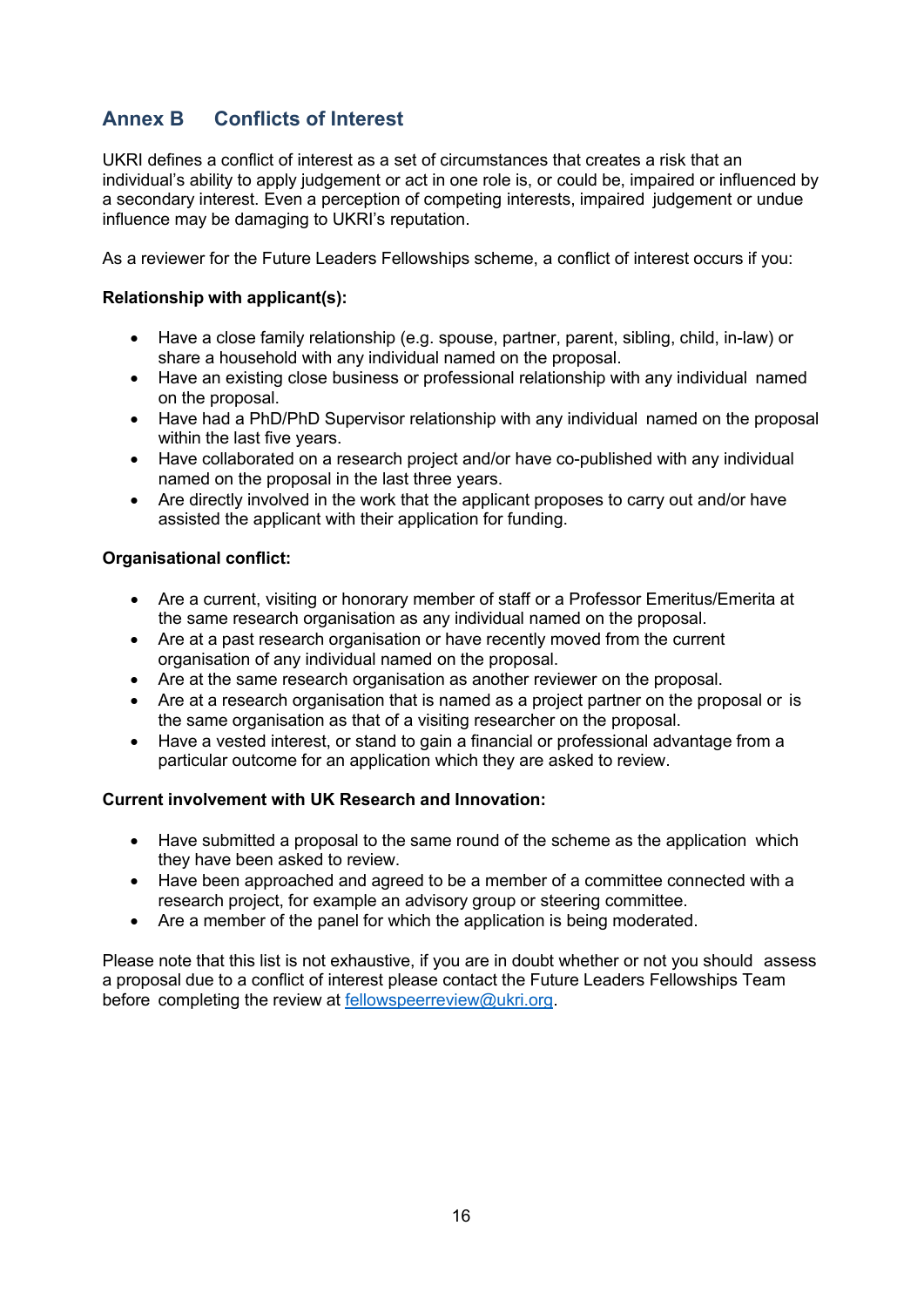# <span id="page-16-0"></span>**Annex C Animal use**

### **Use of animals**

The elaboration of a compelling research or innovation case is an essential prerequisite for justifying the use of animals. Over the past few years there have been a number of important initiatives that have been aimed at raising the sometimes-inadequate standard of reporting of animal experiments in scientific literature. The National Centre for the Replacement, Refinement & Reduction of Animals in Research's (NC3Rs) ARRIVE guidelines, for example, lay out criteria that should be met in reporting animal studies in order that their results and conclusions can be appropriately evaluated by readers. These criteria address a range of issues relating to transparency and validity of experimental design, the avoidance or minimisation of bias and the adequacy of statistical aspects of the study including statistical power and appropriate statistical analysis.

In light of these initiatives UKRI has revised and updated its guidelines on what information needs to be provided to allow appropriate and thorough evaluation of the scientific strengths and weaknesses of proposals for funding involving animal use. In some cases, adherence to the principles defined in this section will require additional resources e.g. for animal identification such as 'microchipping', increased maintenance charges resulting from the randomisation procedure, or salary costs associated with obtaining statistical support. We recognise this and will support such costs where fully justified in the appropriate sections.

The NC3Rs has developed quidance for applicants when choosing contractors for animal research and the expectations of UK public funders, including a [presentation](https://www.nc3rs.org.uk/sites/default/files/documents/general_publications/Choosing%20contractors%20for%20animal%20research%20-%20expectations%20of%20the%20major%20UK%20public%20funders.pdf) detailing the information that applicants should provide.

All applications involving the use of non-human primates, cats, dogs, pigs and equines will be referred to the NC3Rs via their peer review service. In some circumstances, applications involving the use of other species may also be referred at the discretion of UKRI.

### **Home Office licences and ethical and welfare standards**

Experiments using animals must comply with the Animals (Scientific [Procedures\)](https://www.gov.uk/government/publications/consolidated-version-of-aspa-1986) Act 1986 [\(ASPA\),](https://www.gov.uk/government/publications/consolidated-version-of-aspa-1986) amended 2012 and any further embodiments. Institutions and grant holders are responsible for ensuring that all appropriate establishment, personal and project licences required under the Act have been granted by the Home Office, including gaining approval via their institution's local ethical review process. All awards are made on the absolute condition that no work that is controlled by the Act will begin until the necessary licences have been obtained.

In addition, applicants must ensure that they are following best practice in relation to animal husbandry and welfare. Where proposed work is not covered under an existing ASPA project license, applicants should make certain that their proposals are received by their local Animal Welfare and Ethical Review Body (AWERB), prior to submission and ensure that any ethical or welfare implications raised are addressed.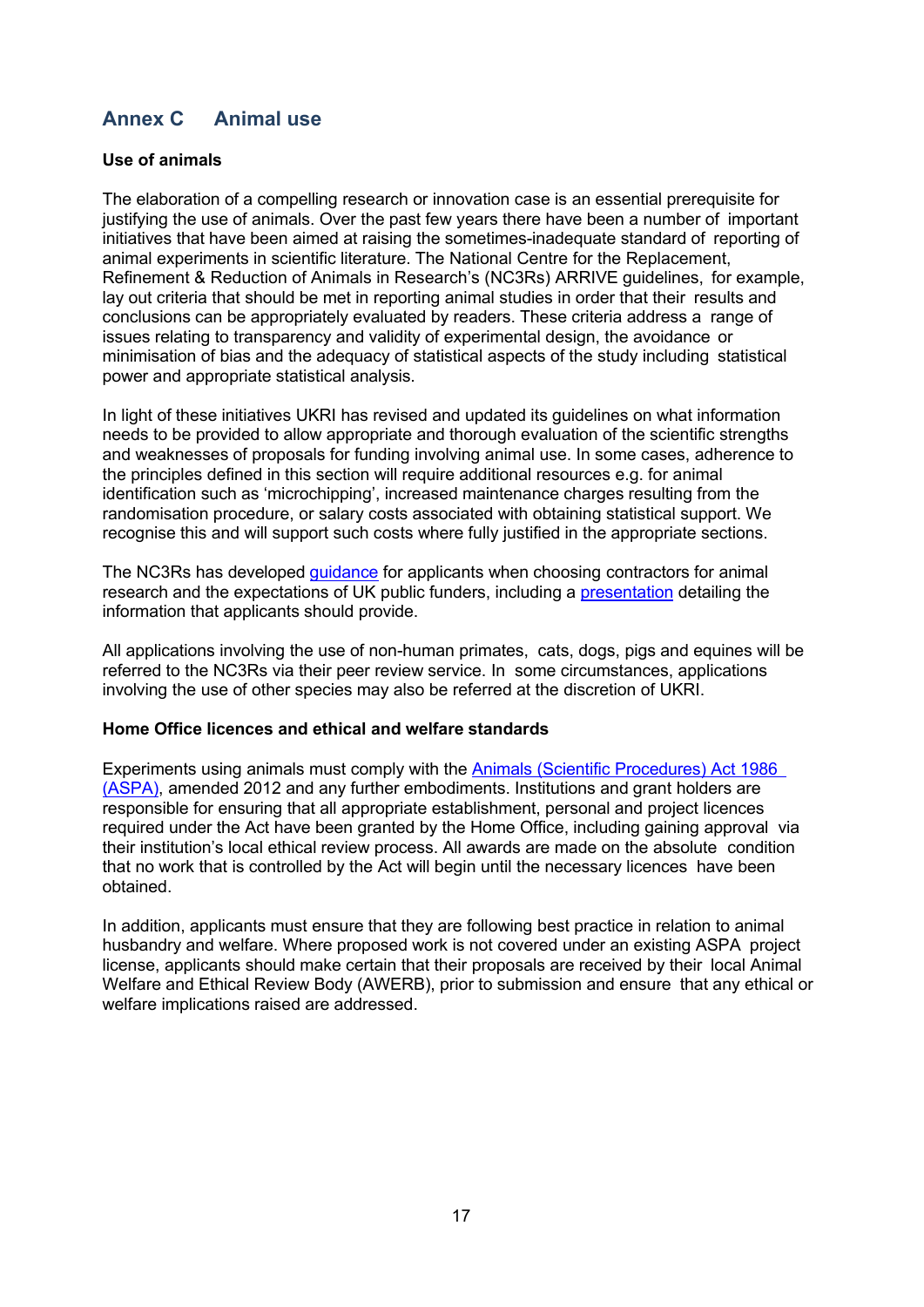### **Replacement, reduction and refinement of animal experiments**

Applicants are expected to have developed their applications in accordance with the cross funder guidance for the use of animals in researc[h:](https://www.nc3rs.org.uk/sites/default/files/Responsibility%20in%20the%20use%20of%20animals%20in%20bioscience%20research%20-%20July%202015.pdf) [Responsibility in the Use of Animals in](https://www.nc3rs.org.uk/sites/default/files/Responsibility%20in%20the%20use%20of%20animals%20in%20bioscience%20research%20-%20July%202015.pdf)  [Bioscience Research](https://www.nc3rs.org.uk/sites/default/files/Responsibility%20in%20the%20use%20of%20animals%20in%20bioscience%20research%20-%20July%202015.pdf) [an](https://www.nc3rs.org.uk/sites/default/files/Responsibility%20in%20the%20use%20of%20animals%20in%20bioscience%20research%20-%20July%202015.pdf)[d](https://www.nc3rs.org.uk/non-human-primate-accommodation-care-and-use) [NC3Rs Guidelines: Primate Accommodation, Care and Use.](https://www.nc3rs.org.uk/non-human-primate-accommodation-care-and-use)

Experiments using animals funded by UKRI must comply with ASPA in:

- Using the simplest possible, or least sentient, species of animal appropriate.
- Ensuring that distress and pain are avoided wherever possible.
- Employing an appropriate design and using the minimum number of animals consistent with ensuring that objectives of the proposal will be met.

Advice on opportunities and techniques for implementing these principles can be found on the [NC3Rs website.](https://www.nc3rs.org.uk/) This includes t[he](https://www.nc3rs.org.uk/experimental-design-assistant-eda) [Experimental Design Assistant \(EDA\),](https://www.nc3rs.org.uk/experimental-design-assistant-eda) a free online tool from the NC3Rs to help optimise experimental design and ensure that the number of animals used is consistent with the objectives of the proposal.

#### **Proposals involving animal use**

Applicants are strongly advised to read the following section carefully before preparing a proposal to ensure all the relevant information required is included in the appropriate sections of their application. Applicants should ensure their proposal clearly sets out and justifies the following:

- Research objectives and how the knowledge generated will advance the field.
- The need to use animals and lack of realistic alternatives.
- Choice of species of animals to be used.
- Type of animal(s), for example, strain, pathogen free, genetically modified or mutant.
- Planned experimental design and its justification.
- Numbers of animals and frequency of measurements/interventions to be used.
- Primary outcomes to be assessed.
- Planned statistical analyses.

Applicants proposing to use animals must complete the following sections of the Je-S form:

### **Animal Costs**

Detailing the costs associated with the purchase, breeding and maintenance of each species of animal.

### **Animal Research**

Detailing any procedures categorised as moderate or severe (in accordance with the maximum prospective severity rating in the Home Office licence under which the work will be carried out) in order that the assessment of the proposal can balance the importance of the potential scientific advancement to the welfare of the animals.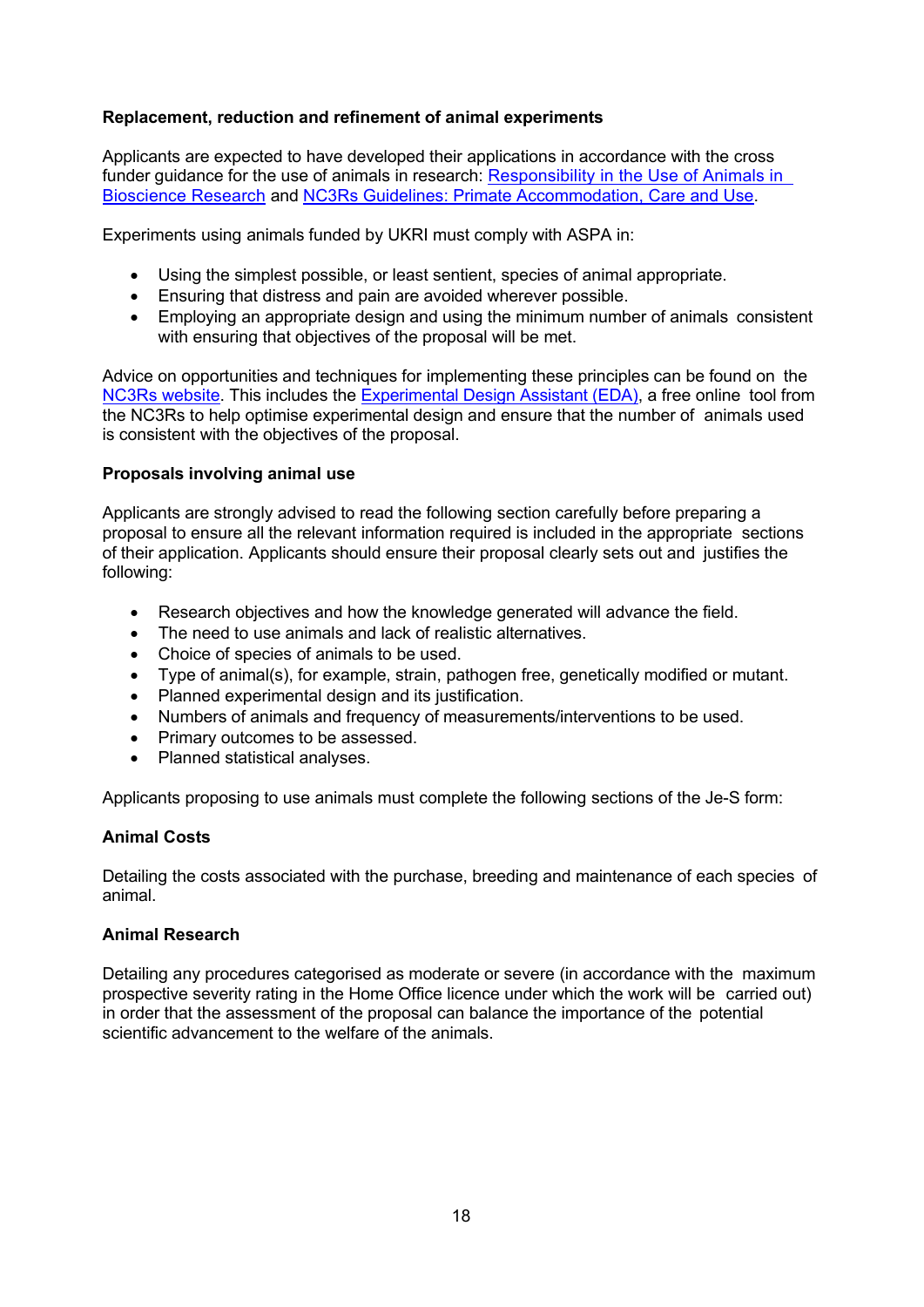### **Animal Species**

Detailing scientific reasons for the use of animals and an explanation as to why there are no realistic alternatives must be given, with an explanation of how the choice of species complies with ASPA.

### **Use of animals overseas**

If the proposal involves the use of animals overseas, applicants must submit a signed statement (uploaded as a Letter of Support to the Je-S application) from both UK and overseas partners confirming that:

- They will adhere to all relevant national and local regulatory systems in the UK and overseas.
- They will follow the guidelines laid out in the NC3Rs' [Responsibility](https://www.nc3rs.org.uk/sites/default/files/Responsibility%20in%20the%20use%20of%20animals%20in%20bioscience%20research%20-%20July%202015.pdf) in the use of animals in [bioscience](https://www.nc3rs.org.uk/sites/default/files/Responsibility%20in%20the%20use%20of%20animals%20in%20bioscience%20research%20-%20July%202015.pdf) research document and ensure work is carried out to UK standards.
- Before initiation of the proposed work, appropriate approvals from Organisational and/or central animal ethics committees will be obtained for experimental protocols to be adopted in their projects. Successful applicants may be expected to provide copies of these permissions before funding is released.
- Details on where the animal research will take place (UK or overseas) and through which funder the resources are being sought.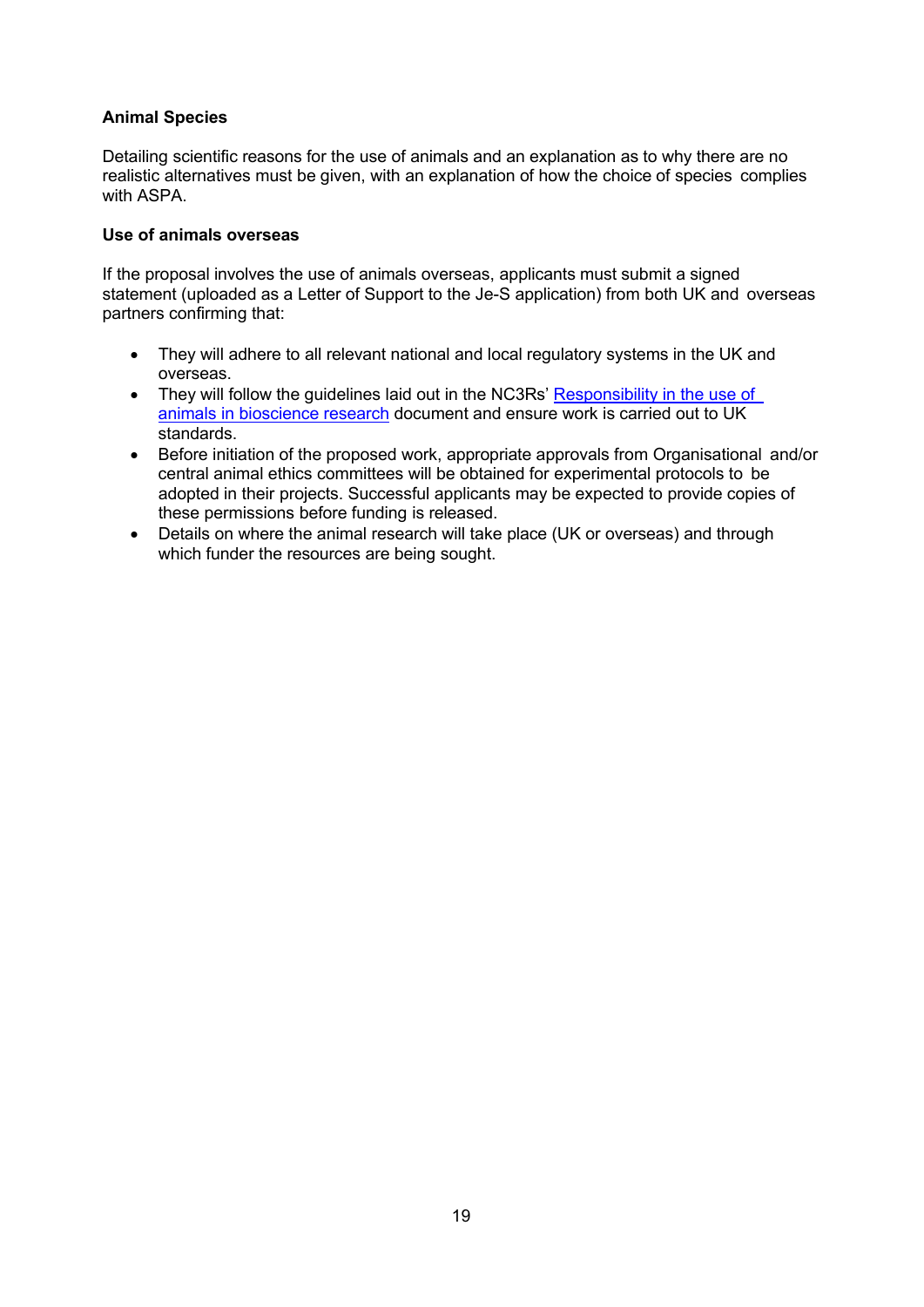# <span id="page-19-0"></span>**Annex D Overview of the Assessment Process**

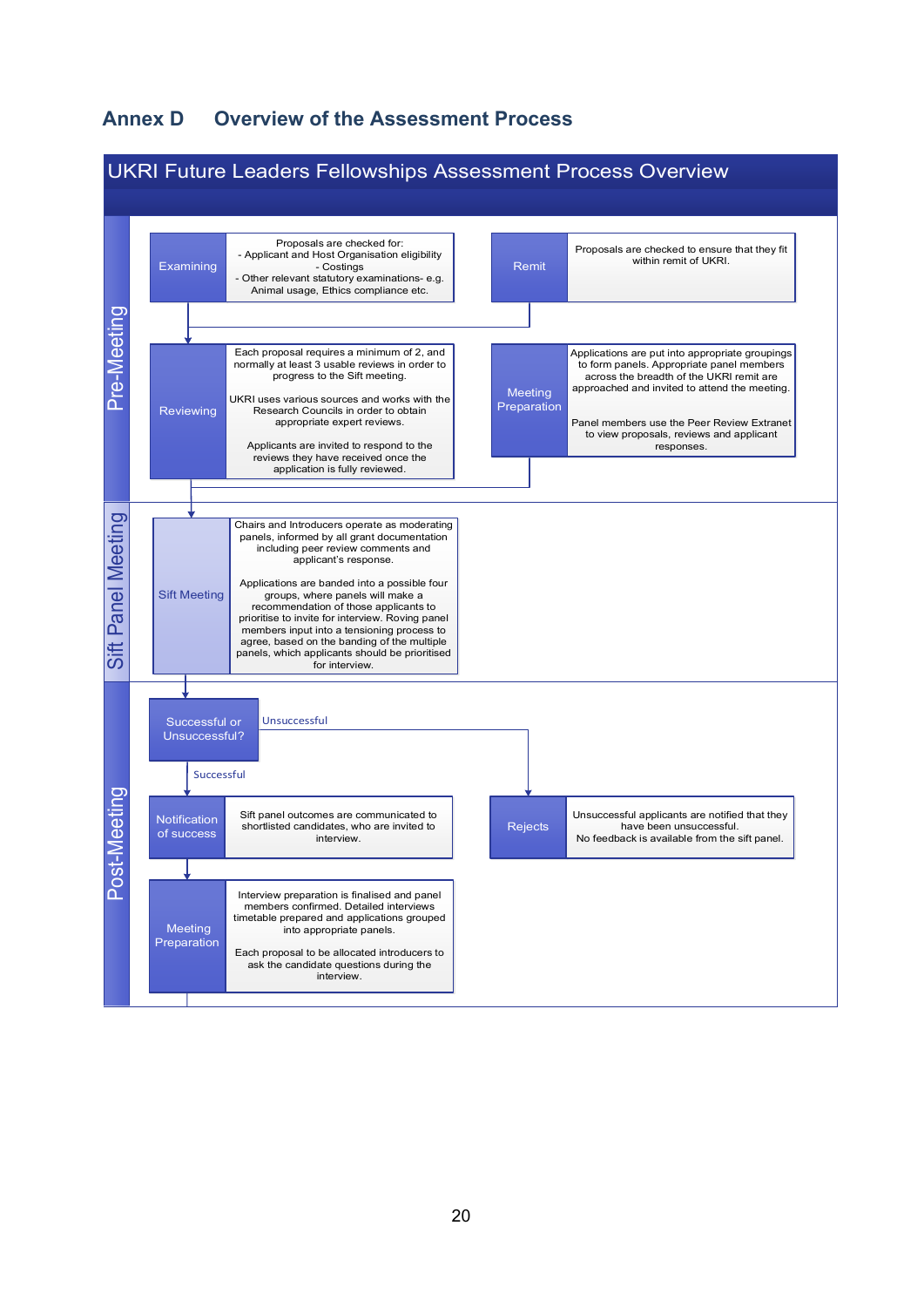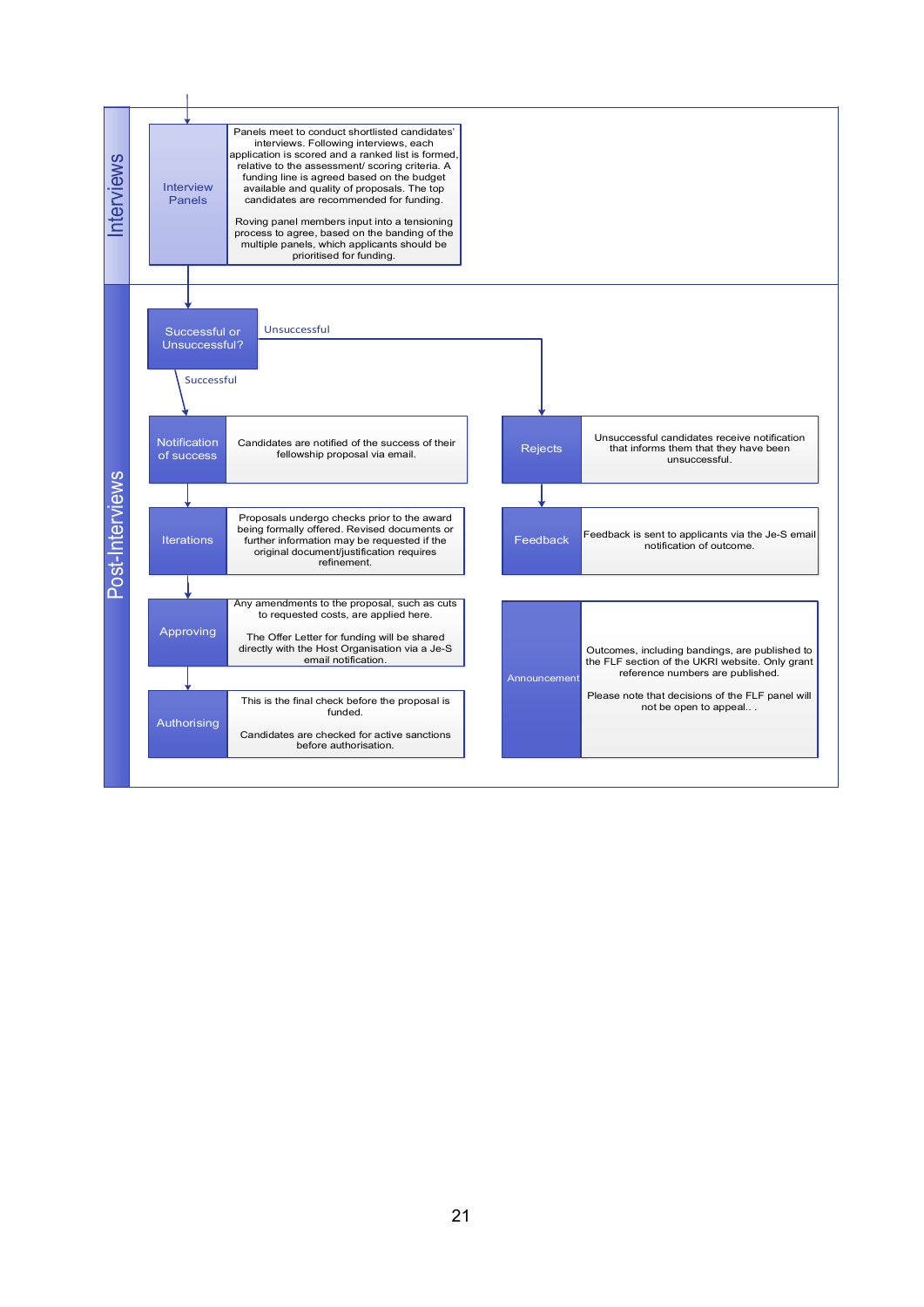# <span id="page-21-0"></span>**Annex E How to Write a Good Review**

Good reviews are invaluable in helping the panel make funding decisions for the FLF scheme. They also provide constructive feedback to applicants in order to help them improve their research, and you should bear in mind how your review will be used. Your review will be fed back anonymously to the applicant, who will have an opportunity to respond to the questions you raise. Panel members will also use your comments and score to help them in their assessment.

### **Do:**

- Read and address all the of the FLF scheme's [Assessment Criteria.](#page-13-0)
- Reflect on the final written review and assign an appropriate overall assessment score based on the score descriptors.
- Be objective and professional comments should be evidence-based.
- Provide clear and concise comments.
- Clearly identify strengths and weaknesses.
- Provide justification for your comments and grade, whether you are supportive of the proposal or not.
- Be aware that not everyone reading the comment will be a specialist in that field.
- Be aware of the impact of unconscious bias.
- Consider the added value of the FLF award to the candidate's career trajectory.
- Keep a back-up of your comments in case of a system timeout or error.

#### **Don't:**

- Make it personal.
- Use an emotive or confrontational tone or language.
- Reiterate the proposal or re-state the assessment questions.
- Include anything in the assessment that will identify you, such as references to your own work, where you have worked or who you have worked with.
- Be too brief, even if you deem the application very strong.
- Use Journal-based metrics to measure quality.
- Allow your review to be influenced by bias for your own field of research.
- Exceed the space restriction in Je-S (which is 4000 characters per section) or the rest of your review will be lost.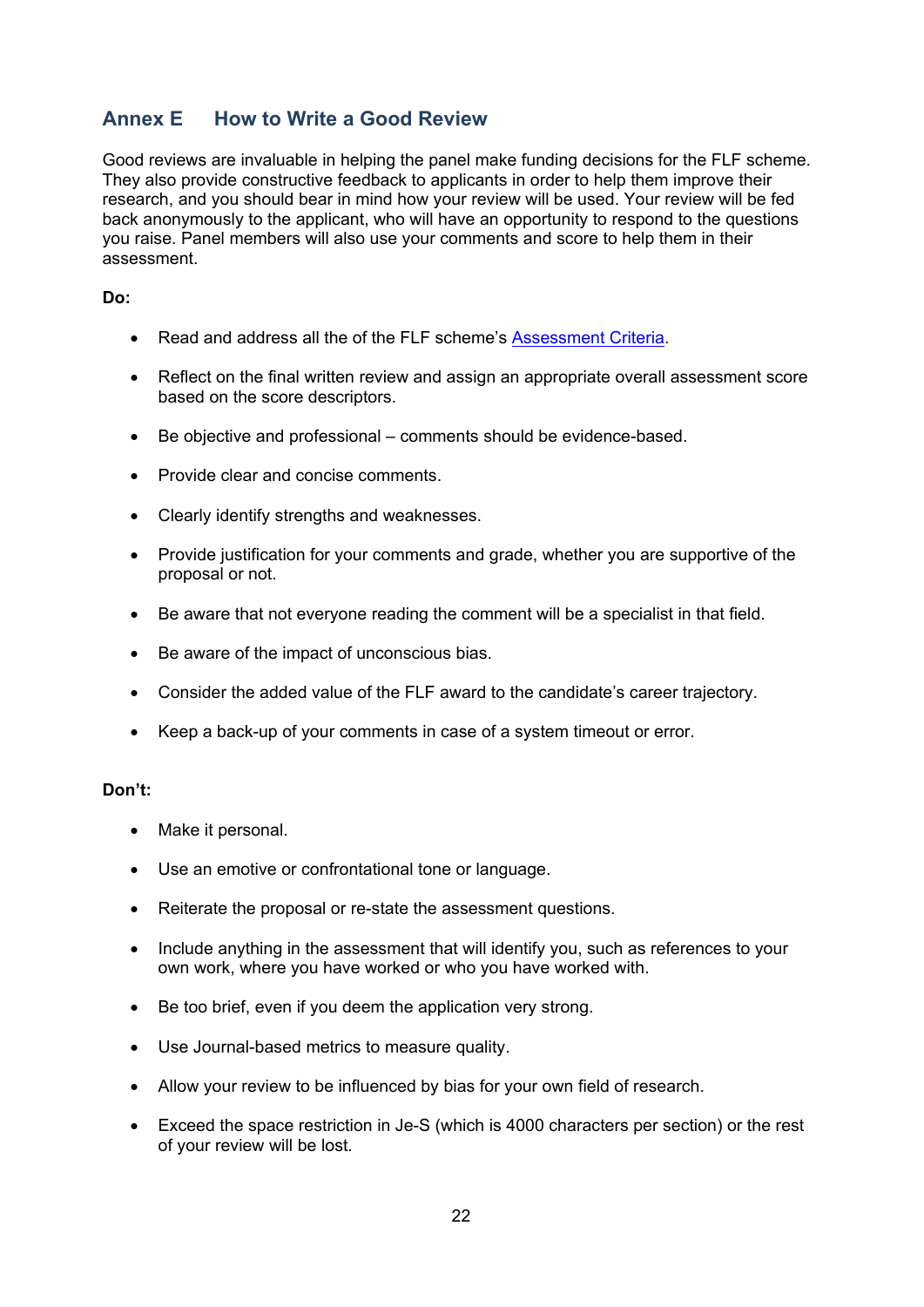# <span id="page-22-0"></span>**Annex F Applying for a Fellowship on Job-Share Basis**

Applications from those wishing to hold a Future Leaders Fellowship on a job-share basis are encouraged as one of the mechanisms through which UKRI supports applications from those wishing to combine the fellowship with personal responsibilities.

There may be times when an application for a fellowship as a job-share might be right for potential candidates.

Reasons include, but are not limited to:

- Timeliness i.e. where a full-time equivalent fellow is required to ensure that time-critical research and innovation can be completed within a shorter timescale than a part- time fellowship would allow.
- An existing job-share i.e. where researchers and/or innovators are already working within a job-share that they wish to maintain.

Applicants must be able to demonstrate why they and the proposed programme of research and/or innovation would not be better served by two part-time fellowships.

A job-share fellowship should not be considered because a PI does not currently have the full skill set to undertake the fellowship. In these instances, a Co-Investigator who brings complementary and different skills to the project can be included as part of the fellowship award for a time limited period while the fellow develops their skills in the areas covered.

#### **1) Is the expectation that the two individuals job sharing a fellowship have very similar skills and experiences, or is the expectation that their experience and skills should be complementary?**

Most job-shares are between individuals with similar skills and experience. Job-shares should not be used to upskill an applicant who requires complementary and different skills in order to complete the project. Such upskilling should be achieved through the fellowship and is supported through the ability to include a time-limited Co-Investigator.

The applicants should make clear in their application the skills and experience of both applicants, and why they are applying via a job-share arrangement and not two separate parttime applications. It must also be stated in the application Cover Letter that the fellowship is being applied for as a job-share.

Please note that the Je-S form will list job-share fellowship applicants as Principal and Co-Investigator. This is entirely due to the limitations of our systems. The Co-PIs should have equal responsibility for the overall fellowship and programme of research and/or innovation. In addition, the joint applicants should be able to demonstrate a clear plan to support their own (and if applicable, their team) training and development needs. A plan should be in place for each of the joint applicants as part of the proposal.

This does not mean that the Co-PIs both have to have involvement in every aspect of the programme of research and/or innovation. For example, in terms of publications or other outcomes that result from the fellowship it may be that one Co-PI has more involvement in particular aspects than the other so we would not mandate that both Co-PIs have to have identical credit for these.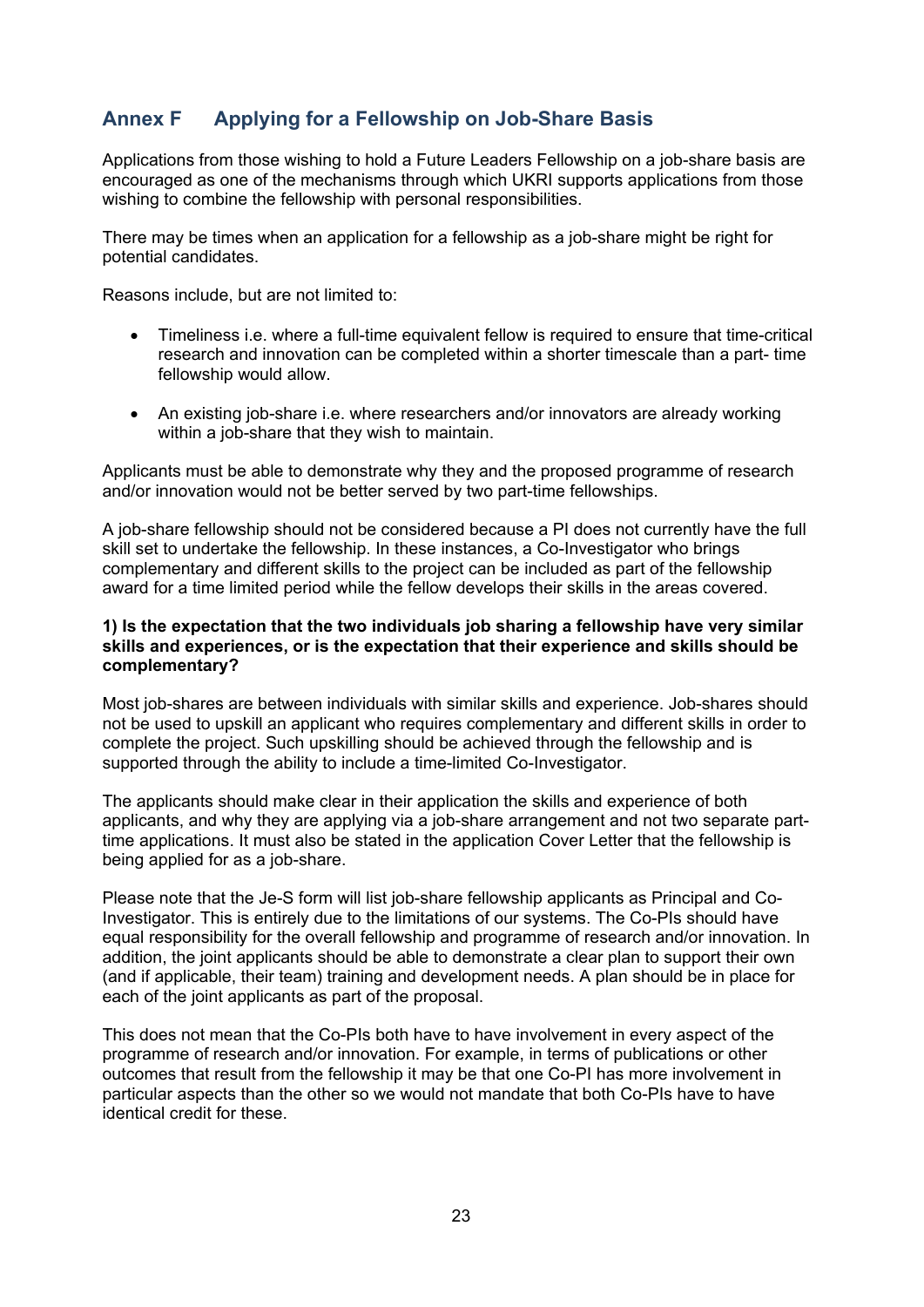### **2) How do applicants apply as a job-share fellowship?**

Applicants are recommend to contact the FLF team before applying on a job-share basis.

Only one application is required. Due to the limitations of Je-S it is not possible to have joint Principal Investigators (PIs) on the application so the joint applicants (Co-PIs) will be a notional PI (the 'Fellow') and a Co-I. Throughout the review and assessment process it will be made clear that the joint applicants should be treated as Co-PIs and as such the applicants will be considered on equal terms with neither candidate considered the 'lead' or 'primary' PI apart from for system administrative purposes.

### **3) What guidance do reviewers get when considering job-share proposals?**

Noting that job-share fellowships are non-standard and that members of the research and innovation community may not have reviewed such proposals before, additional feedback is provided to those carrying out the external peer review of proposals and for those sitting on the Sift and Interview Assessment Panels.

This guidance:

- 1. Makes it clear that applicants are joint Principal Investigators
- 2. States that the:
	- a. consideration of the Research & Innovation Excellence and the Impact & Strategic Relevance assessment criteria need to include assessment of how the proposed project forms a single coherent programme rather than separate **activities**
	- b. consideration of the Applicant and their Development assessment criteria needs to consider both applicants jointly
	- c. consideration of the Research and Innovation Environment & Costs assessment criteria needs to consider the commitment of the host organisation to the development and establishment of both applicants, and how the host will support the proposed programme of work as a whole

Additional guidance for those sitting on Interview Panels will also be available. This will make clear that both applicants will be attending the interview and that questions should be addressed to both applicants. Furthermore, it will be stated that that the applicant's joint Full Time Equivalent (FTE) spent on the Fellowship will be between the 0.5 and 1 required of a standard Fellowship.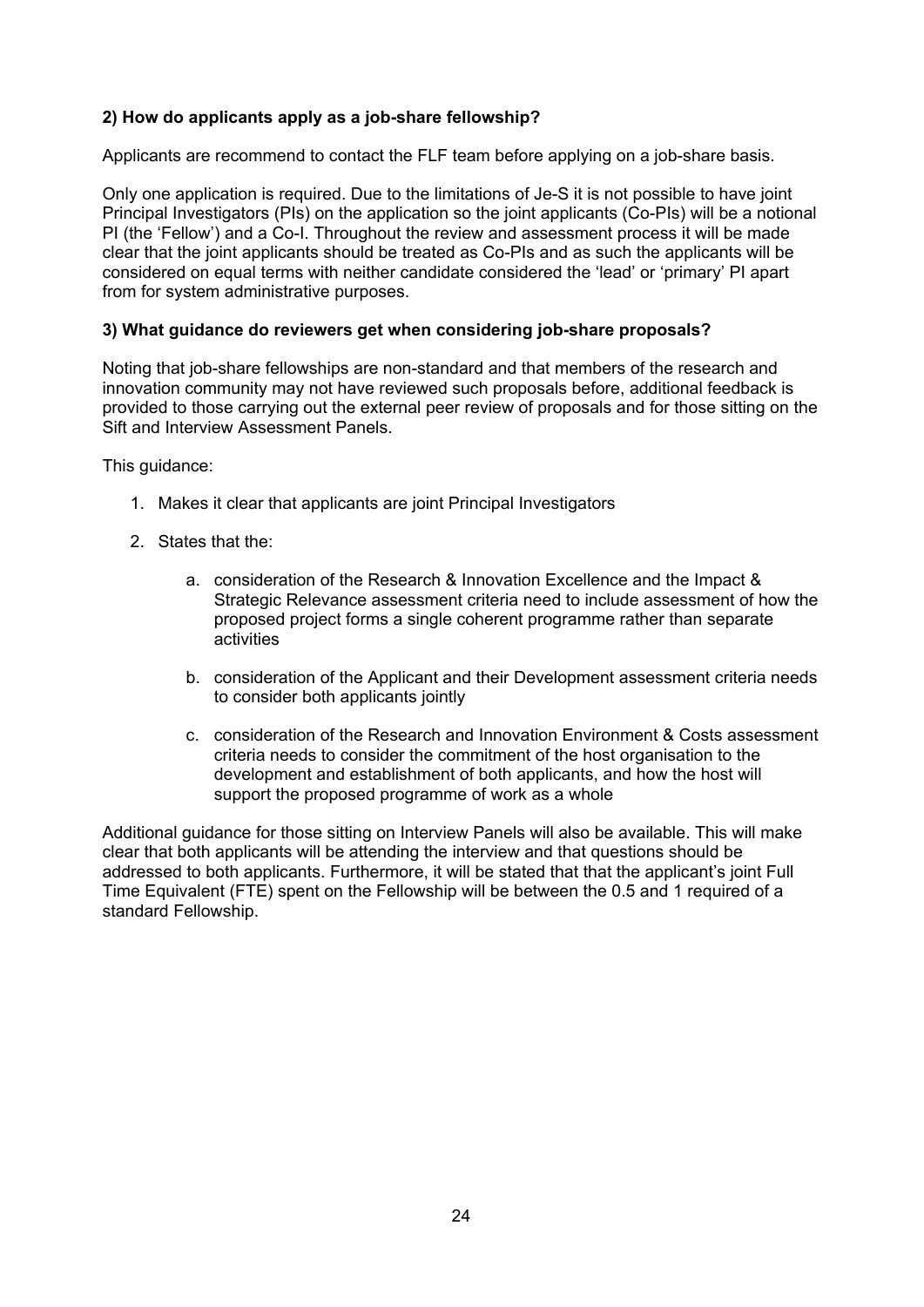# <span id="page-24-0"></span>**Annex G Career Breaks and Flexible Working**

The assessment of fellowship applications frequently involves appraisal of the applicant's track record. In making this appraisal, review panels take into account time spent outside the active research / innovation environment, whether through career breaks or flexible working. **Definitions**

**Career breaks** are defined as a substantive period of time spent outside research/innovation. Reasons may include\* the following:

- Personal reasons
- Trying out a new career
- Parental leave
- III health, injury or disability
- Caring/domestic responsibilities
- Study/training/further education

**Flexible working** describes any working arrangement where the number of hours worked, or the time that work is undertaken, vary from standard practice and could include\* the following:

- Reduction in full time hours
- Long-term partial return to work
- Job sharing
- Compressed working hours
- Term-time only working
- Annualised hours

#### **Guidance for review panels**

In assessing the effects of career breaks or flexible working, panels will note the applicant's career trajectory and potential at the beginning of a break, relative to the stage of the applicant's career. In assessing applicants, panels will recognise that the effects on productivity of a career break, or a period of flexible working, may continue beyond the return to work.

The following areas may be affected\*:

- Presentation and publication record
- Patents filed
- Track record of securing funding, including time to obtain preliminary data
- Maintaining networks of research / innovation contacts and collaborations
- Recruitment of staff
- Time required for training
- The ability to take up opportunities in different geographical locations
- The ability to take up courses, sabbaticals, 'visits', placements and secondments